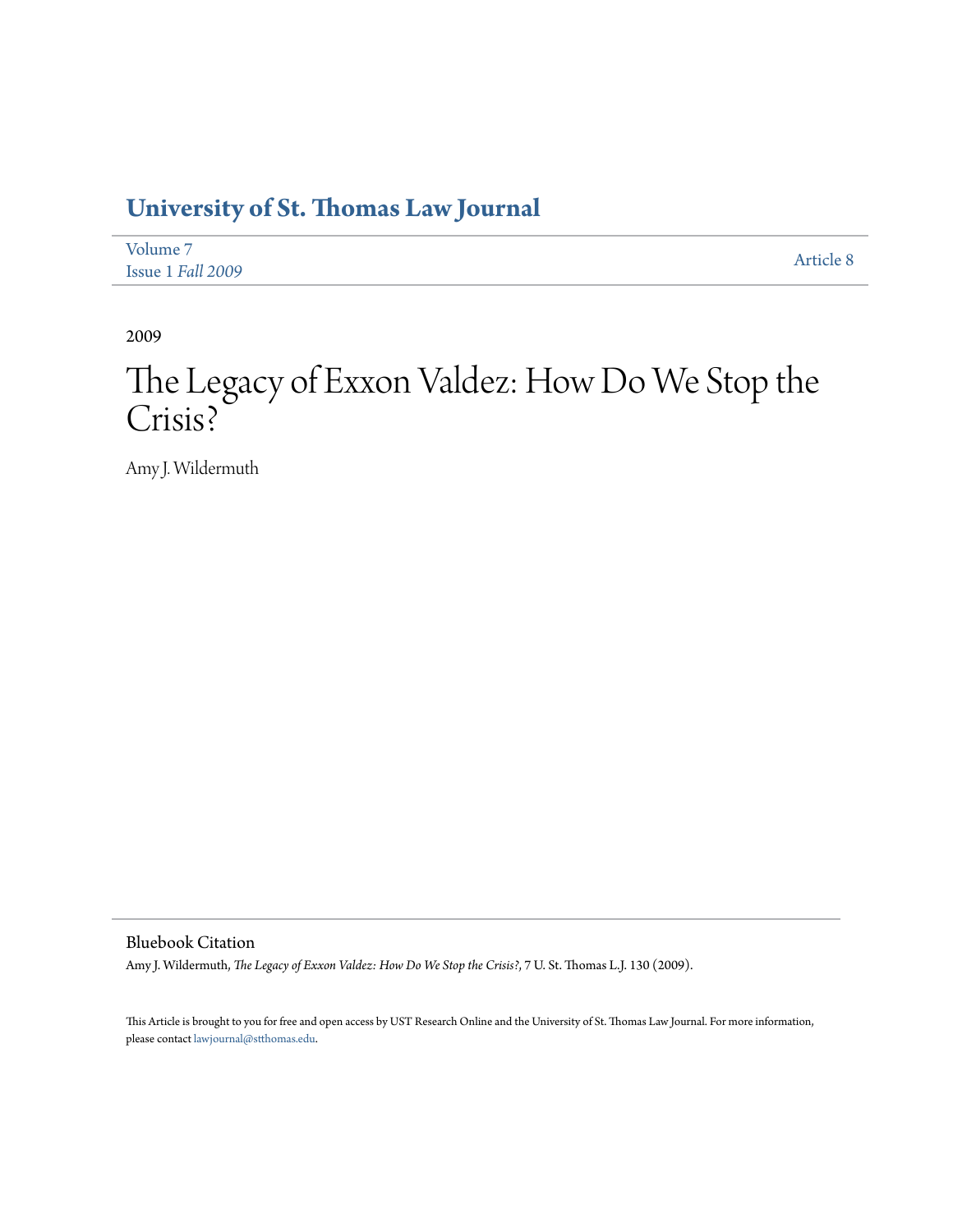### **ARTICLE**

## **THE LEGACY OF <sup>E</sup>XXON VALDEZ: HOW DO WE STOP THE CRISIS?**

#### AMY J. WILDERMUTH\*

Within five hours of running aground on Blight Reef, the *Exxon Valdez* spilled over ten million gallons of oil into Prince William Sound.<sup>1</sup> Over twenty years later, oil remains,<sup>2</sup> and it will likely be there for many, many more years to come.<sup>3</sup> It is remarkable to imagine: Fewer than three hundred minutes resulted in ecological damage that may never be repaired.

The 2009 *University of St. Thomas Law Journal* Symposium, Exxon Valdez *Revisited: Rights and Remedies*, offered an opportunity to reflect on the disaster's lessons in a broader legal framework. The central lesson, one that permeates almost every discussion of the case, is the failure of the legal system to afford full relief to those affected by the disaster.<sup>4</sup>

My objective here, however, is different: I want to dig deeper into the root causes of why an oil spill of this magnitude occurred; why, in short,

<sup>\*</sup> Professor of Law, University of Utah S.J. Quinney College of Law. I would like to thank the University of St. Thomas Law Journal for hosting an excellent symposium and for their efforts on this piece; I also thank Eric Freyfogle for his invaluable comments on this piece and for all that he continues to teach me. All errors remain mine.

<sup>1.</sup> *See* SAMUEL K. SKINNER & WILLIAM K. REILLY, THE <sup>E</sup>XXON VALDEZ OIL SPILL: A REPORT TO THE PRESIDENT 9 (1989), http://www.uscg.mil/History/webshipwrecks/ExxonValdez NRT1989Report.pdf.

<sup>2.</sup> *See* Rebecca Luczycki, *The State of the Sound*, ALASKA MAG., Sept. 2009, at 22, 22; <sup>E</sup>XXON VALDEZ OIL SPILL TRUSTEE COUNCIL, REPORT ON RECENT LINGERING OIL STUDIES, http:// www.evostc.state.ak.us/universal/documents/LingeringOilReport.pdf.

<sup>3.</sup> *See Exxon Valdez* Oil Spill Trustee Council, Oil Remains: The Persistence, Toxicity, and Impact of *Exxon Valdez* Oil, http://www.evostc.state.ak.us/Recovery/lingeringoil.cfm (last visited March 14, 2010) (reporting that the remaining oil will take decades and possibly centuries to disappear entirely).

<sup>4.</sup> *See, e.g.*, Doug Rendleman, *Common Law Punitive Damages: Something for Everyone?*, 7 U. ST. THOMAS L.J. 1, 8 (2010) ("Native Alaskans could not recover for losing their subsistence culture to the *Exxon Valdez* oil spill."); Leo M. Romero, *Punishment for Ecological Disasters: Punitive Damages and/or Criminal Sanctions*, 7 U. ST. THOMAS L.J. 154, 158 (2010) ("If the total harm to the environment in an oil spill cannot be correctly valued or compensated under tort law, punitive damages can no longer be relied on to provide the missing compensation.") (footnote omitted); Sanne Knudsen, *A Precautionary Tale: Assessing Ecological Damages After The* Exxon Valdez *Oil Spill*, 7 U. St. THOMAS L.J. 95, 107 (2010) ("Our existing tools for remedying harm . . . are not enough [to] adequately [remedy] ecological harm.").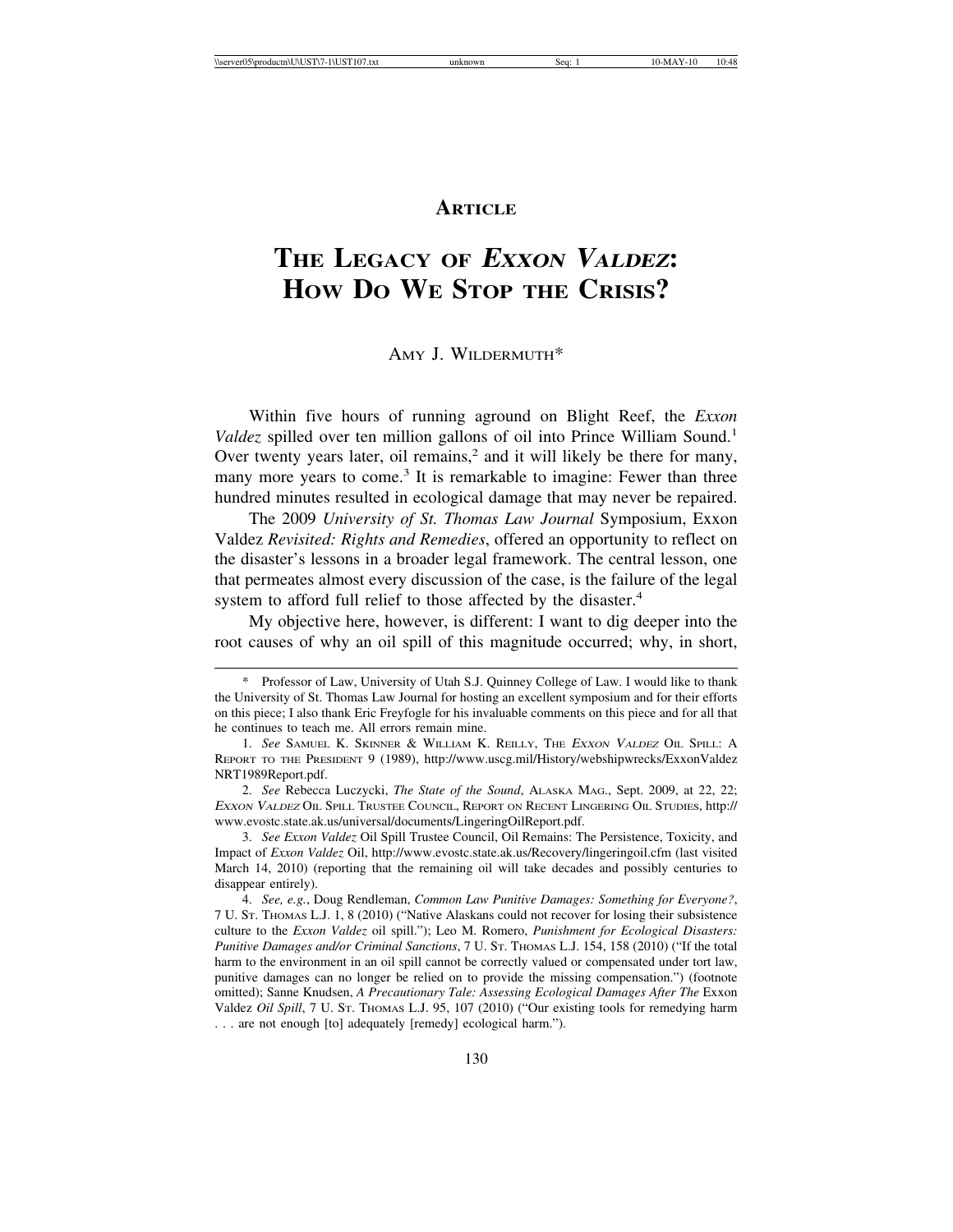people misuse nature. It is clear that the environmental statutes and regulations in effect at the time of the disaster fell well short of preventing the all too-predictable consequence of shipping large amounts of oil through sensitive aquatic ecosystems. There was no comprehensive liability scheme in place, and even simple measures such as better tanker hull design and licensing requirements that would allow for drug and alcohol testing—both of which may have prevented the *Exxon Valdez* spill—were not implemented.<sup>5</sup>

When it did respond to the *Exxon Valdez* crisis, Congress enacted the Oil Pollution Act (OPA).<sup>6</sup> That act, however, has yielded mixed results over its twenty-year history.7

Despite its shortcomings, we might be tempted to chalk the *Exxon Valdez* disaster to unique circumstances—an accident that will never happen again because we now have at least some legal regime in place that governs oil carriers and their liability. We could, in other words, assume all is well. I believe, however, the *Exxon Valdez* spill illustrates a far deeper problem with environmental law and our approach to the environment in this country, a problem that continues to this day.

Federal environmental law has remained largely unchanged in its approach and coverage for almost four decades now. It separates the environment into discrete pieces and has rarely developed anything more than a triage approach to environmental problems. As many have suggested, we are long overdue for a new and different legal approach.

But before we begin to design new solutions and write new environmental laws, we need to take another step: we need to explore the root causes of environmental degradation. We need to consider why (1) a tanker holding (2) fifty-three million gallons of (3) oil was in (4) Prince William Sound on that fateful day in 1989.

I begin with lessons from some of the best-known conservation writers, including environmental historians and environmental economists, in the hope of getting to the bottom of what has caused our environmental predicament. I then turn to how these root causes have shaped current environmental law and the flaws that we see in them. I conclude with some suggestions for how, in light of these lessons, we might edge closer to the next generation of environmental law.

<sup>5.</sup> *See* 2 WILLIAM H. RODGERS JR., ENVIRONMENTAL LAW: AIR AND WATER § 4.37A (Winter Supp. 2009).

<sup>6.</sup> Oil Pollution Act, 33 U.S.C. §§ 2701–2762 (2006).

<sup>7.</sup> *See infra* note 147.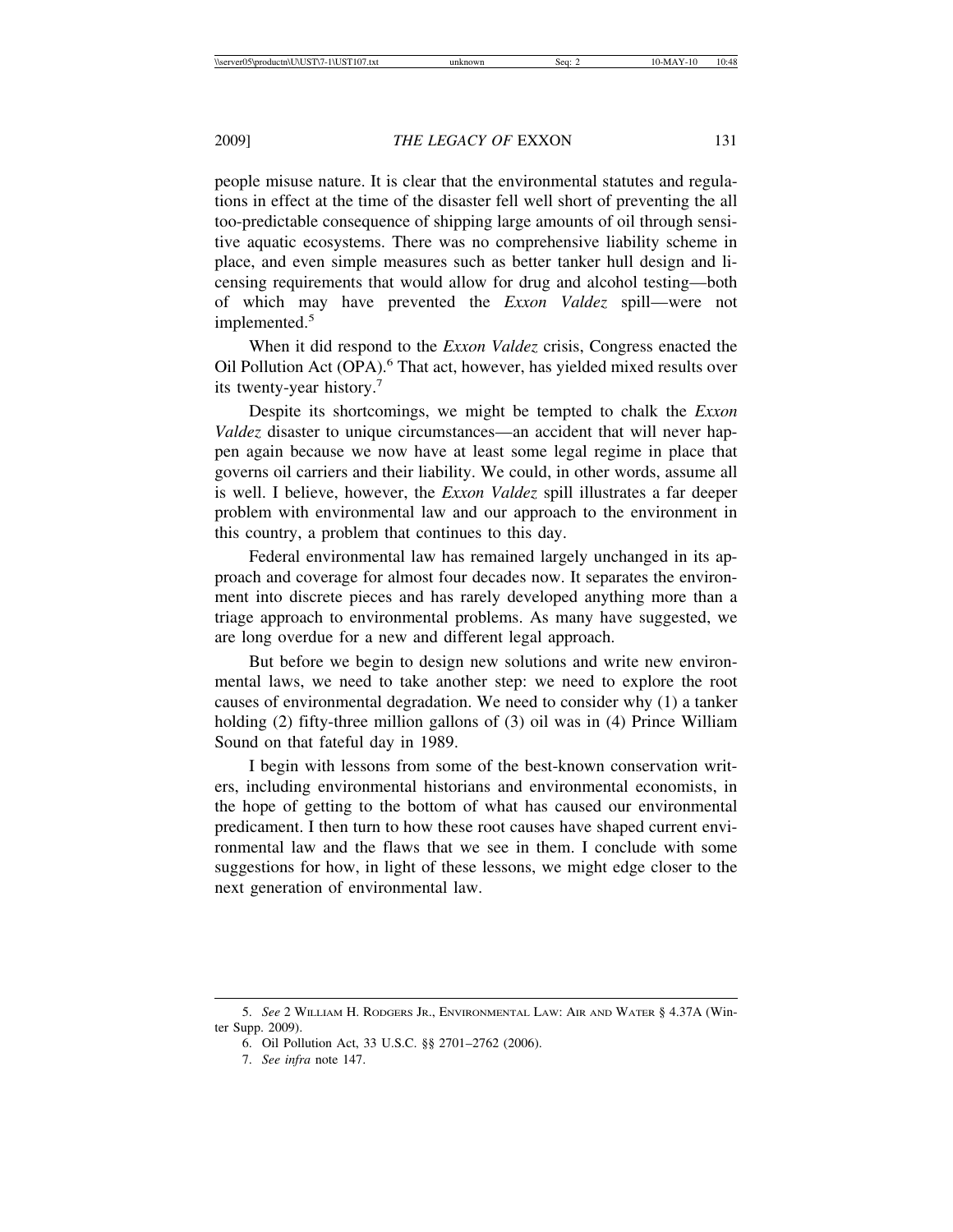#### I. ROOT CAUSES OF OUR CURRENT ENVIRONMENTAL PREDICAMENT

When god-like Odysseus returned from the wars in Troy, he hanged all on one rope a dozen slave-girls of his household whom he suspected of misbehavior during his absence.

This hanging involved no question of propriety. The girls were property. The disposal of property was then, as now, a matter of expediency, not of right and wrong.<sup>8</sup>

These opening sentences from environmental giant Aldo Leopold's oft-quoted "The Land Ethic" are later extended to the relationship between humans and land: "There is as yet no ethic dealing with man's relation to land and to the animals and plants which grow upon it. Land, like Odysseus' slave-girls, is still property. The land-relation is still strictly economic, entailing privileges but not obligations."<sup>9</sup> After adding to this a recognition of our collective ignorance regarding nature, Leopold prescribes a solution to our problem: we must come to see ourselves as members of a community that includes soil, waters, plants, and animals, or what he refers to collectively as "the land."10 "Conservation," he tells us, "is getting nowhere because it is incompatible with our Abrahamic concept of land. We abuse land because we regard it as a commodity belonging to us. When we see land as a community to which we belong, we may begin to use it with love and respect."<sup>11</sup>

This is a harsh indictment, but we can clearly see that the *Exxon Valdez* disaster, albeit involving the seas, is consistent with Leopold's tough words. A tanker was sent into sensitive waters, home to thousands of aquatic species, to quench our thirst for oil. But few among us truly question this thirst for oil.

As Leopold further explains, "There are two spiritual dangers in not owning a farm. One is the danger of supposing that breakfast comes from the grocery, and the other that heat comes from the furnace."<sup>12</sup> We could add to these another danger: thinking that gas comes from the pump at the gas station. In the course of swiping our card and twisting the cap off of our gas tank, do we ever imagine the long journey of that gas and the many ecosystems disrupted during that journey to the pump? Do we consider the environmental havoc that the process of oil pumping, refining, and burning wreaks?<sup>13</sup> Most of us worry more about whether gas is cheaper at the gas

<sup>8.</sup> ALDO LEOPOLD, A SAND COUNTY ALMANAC AND SKETCHES HERE AND THERE 201 (1949).

<sup>9.</sup> *Id.* at 203.

<sup>10.</sup> *Id.* at 204.

<sup>11.</sup> *Id.* at viii.

<sup>12.</sup> *Id.* at 6.

<sup>13.</sup> David M. Driesen & Amy Sinden, *The Missing Instrument: Dirty Input Limits*, 33 HARV. ENVTL. L. REV. 65, 71 (2009).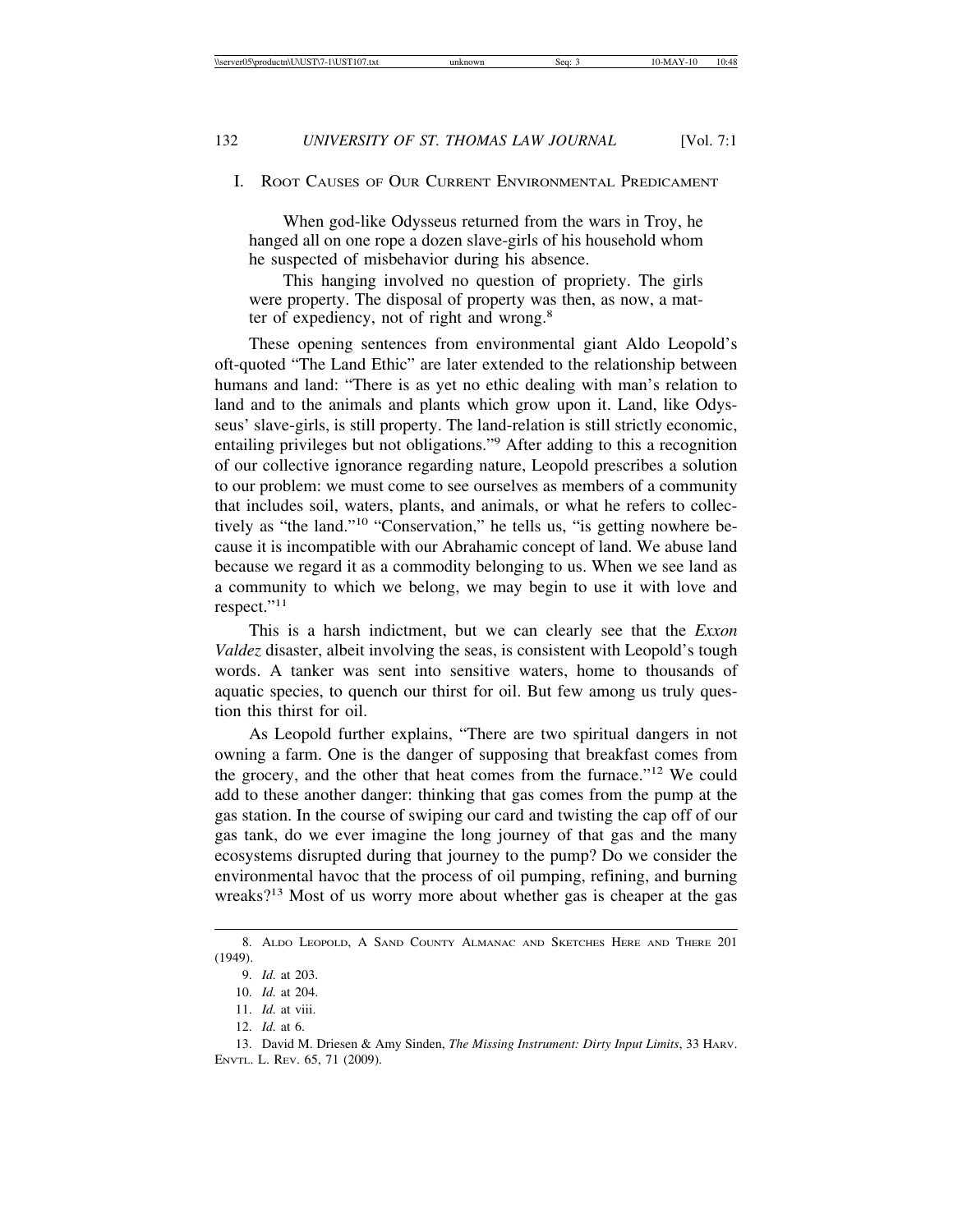station down the street than either of these questions. Why is this? And what can we do?

To Leopold, the answer is not to ask the government to fix it or to pay us to make better choices.<sup>14</sup> In order to solve our environmental problems, Leopold tells us that we can no longer let today's economics dictate all land use decisions; the only remedy is "[a]n ethical obligation"15—an obligation that Leopold's later writings explain should focus on an overall conservation vision that he called land health.<sup>16</sup>

In short, although writing long before the rise of McDonald's, Wal-Mart, and iPhones, Leopold points the finger squarely at us. It is our system of economics and the culture that system of economics has bred, Leopold argues, that is the root cause of our environmental woes.

Although Leopold painted with broad strokes, others have filled in more details. Donald Worster, Herman Daly, J.R. McNeill, David Ehrenfeld, and Eric Freyfogle are among them.

#### *A. It All Starts with Economics*

Historian Donald Worster, like Leopold, argues that the "most important roots of the modern environmental crisis lie not in any particular technology of production or health care . . . but rather in modern culture itself."17 He then explains, "Let us call this modern culture by a simple name but think of it as a complex phenomenon: The worldview of *materialism*. It has two parts, economic and scientific, so intertwined and interdependent that even now historians have not fully probed their intellectual linkage."<sup>18</sup> Unlike many who assume that the roots of this culture shift began relatively recently, Worster traces this change back many centuries, to as early as the seventeenth century in fact, after "a long spawning period."<sup>19</sup> The change in thought that occurred can be traced, in Worster's view, to three causes.

First, there was a massive global transformation from a religious outlook to secularism. According to Worster, "This secularized culture came to supersede not only Judeo-Christianity but almost all the other traditional religious and ethical systems of the world—not entirely but enough to make

<sup>14.</sup> *Id.* at 213–14.

<sup>15.</sup> LEOPOLD, *supra* note 8, at 214.

<sup>16.</sup> *See id.*; *see also* Aldo Leopold, *The Land-Health Concept and Conservation*, *in* FOR THE HEALTH OF THE LAND 219, 219 (J. Baird Callicott & Eric T. Freyfogle eds., 1999); Amy J. Wildermuth, *Eco-Pragmatism and Ecology: What's Leopold Got to Do With It?*, 87 MINN. L. REV. 1145, 1152–54 (2003).

<sup>17.</sup> Donald Worster, *The Wealth of Nature*, *in* THE NEW AGRARIANISM 161, 167 (Eric T. Freyfogle ed., 2001).

<sup>18.</sup> *Id.*

<sup>19.</sup> *See id.*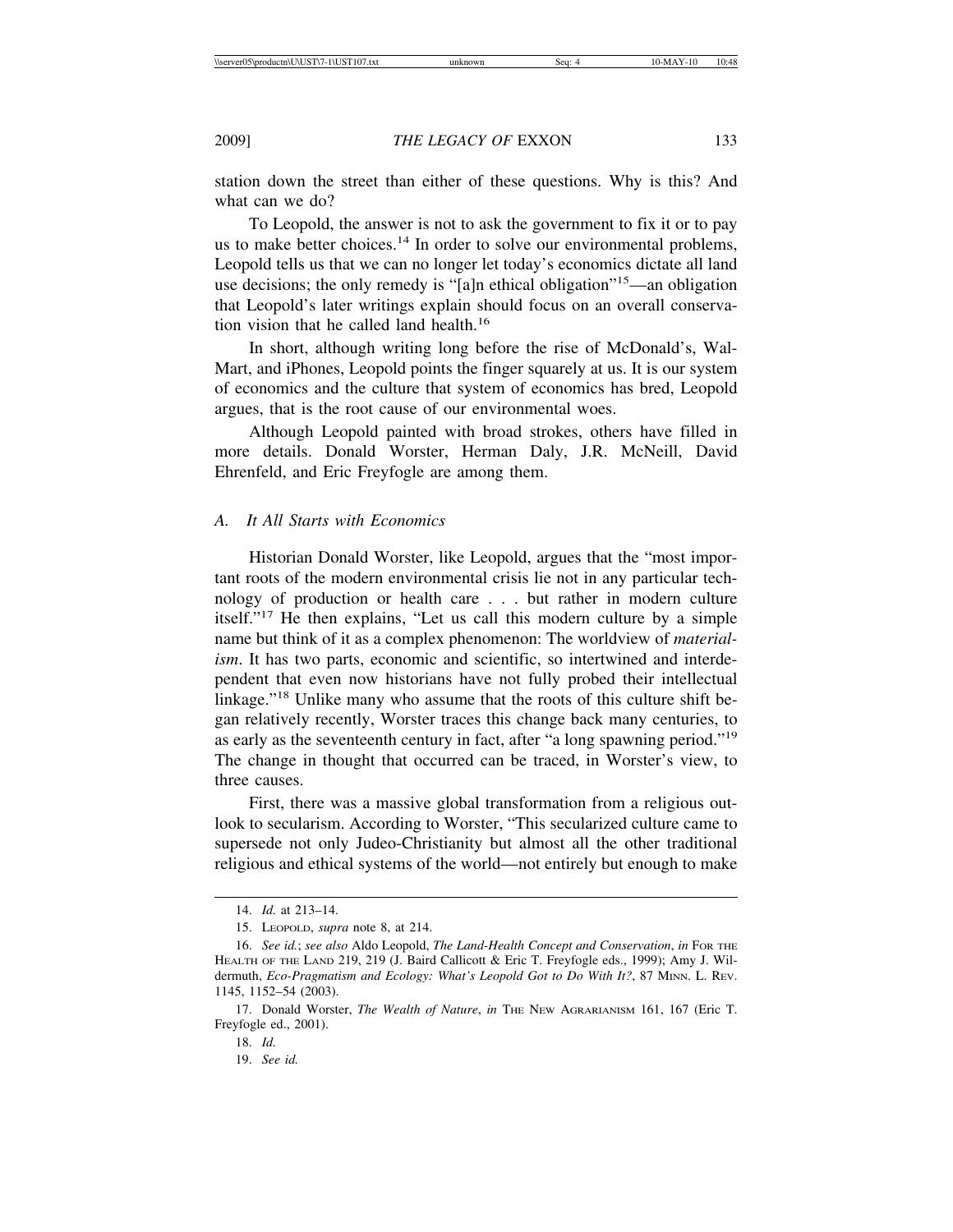them secondary, marginal influences."20 The result was less focus on the afterlife and much more emphasis on this life.

Second, there was a new progressive impulse. Instead of abiding by years of tradition, people sought to "escap[e] the patterns of the past."21 As a result, "[W]e think of progress mainly as an endless economic or technological improvement on the present."<sup>22</sup>

Finally, there was the advent of rationalism, which, Worster explains, "was supposed to take the place of authority or spiritual revelation."<sup>23</sup> Rationalism encouraged people—ordinary people—to use reason to discover the laws of nature.<sup>24</sup> It then encouraged them to use these newly discovered laws of nature to act in their own self-interest.<sup>25</sup>

In combination, these three elements—secularism, progressivism, and rationalism—led to the new worldview of materialism. Although this shift did not happen overnight or result from a single person, Worster notes that "this new world-view . . . stole onto the European scene" and was later carried to places far and wide as Europeans invaded other continents.<sup>26</sup>

What it wrought was, importantly, a significant impact on the environment. Worster argues, "[T]he view that improving one's physical condition—i.e., achieving more comfort, more bodily pleasure, and especially a higher level of affluence—is the greatest good, greater than securing the salvation of one's soul, greater than learning reverence for nature or God"<sup>27</sup> has dramatically changed landscapes and ultimately led to our current ecological crisis. Indeed, Worster concludes, "The human economy requires for its longterm success that its architects acknowledge their dependence on the greater economy of nature, preserving its health, and respecting its benefits. By this standard, every modern economy  $\dots$  is an unmitigated disaster."<sup>28</sup>

The economist Herman Daly echoes Worster's last point, but puts it in more stark terms: "Growth is widely thought to be the panacea for all major economic ills of the modern world. . . . [But w]hen the economy's expansion encroaches too much on its surrounding ecosystem, we will begin to sacrifice natural capital."<sup>29</sup> For Daly, the key is recognizing that there are limits to nature, limits to the biophysical world.<sup>30</sup> "The facts are plain and uncontestable: the biosphere is finite, nongrowing, closed (except for the constant input of solar energy), and constrained by the laws of thermody-

30. *See id.* at 100–02.

<sup>20.</sup> *Id.* at 168.

<sup>21.</sup> *Id.*

<sup>22.</sup> *Id.*

<sup>23.</sup> Worster, *supra* note 17, at 168–69.

<sup>24.</sup> *Id.* at 169.

<sup>25.</sup> *Id.*

<sup>26.</sup> *Id.* at 170.

<sup>27.</sup> *Id.* at 167.

<sup>28.</sup> *Id.* at 217.

<sup>29.</sup> Herman E. Daly, *Economics in a Full World*, SCI. AM., Sept. 2005, at 100, 100.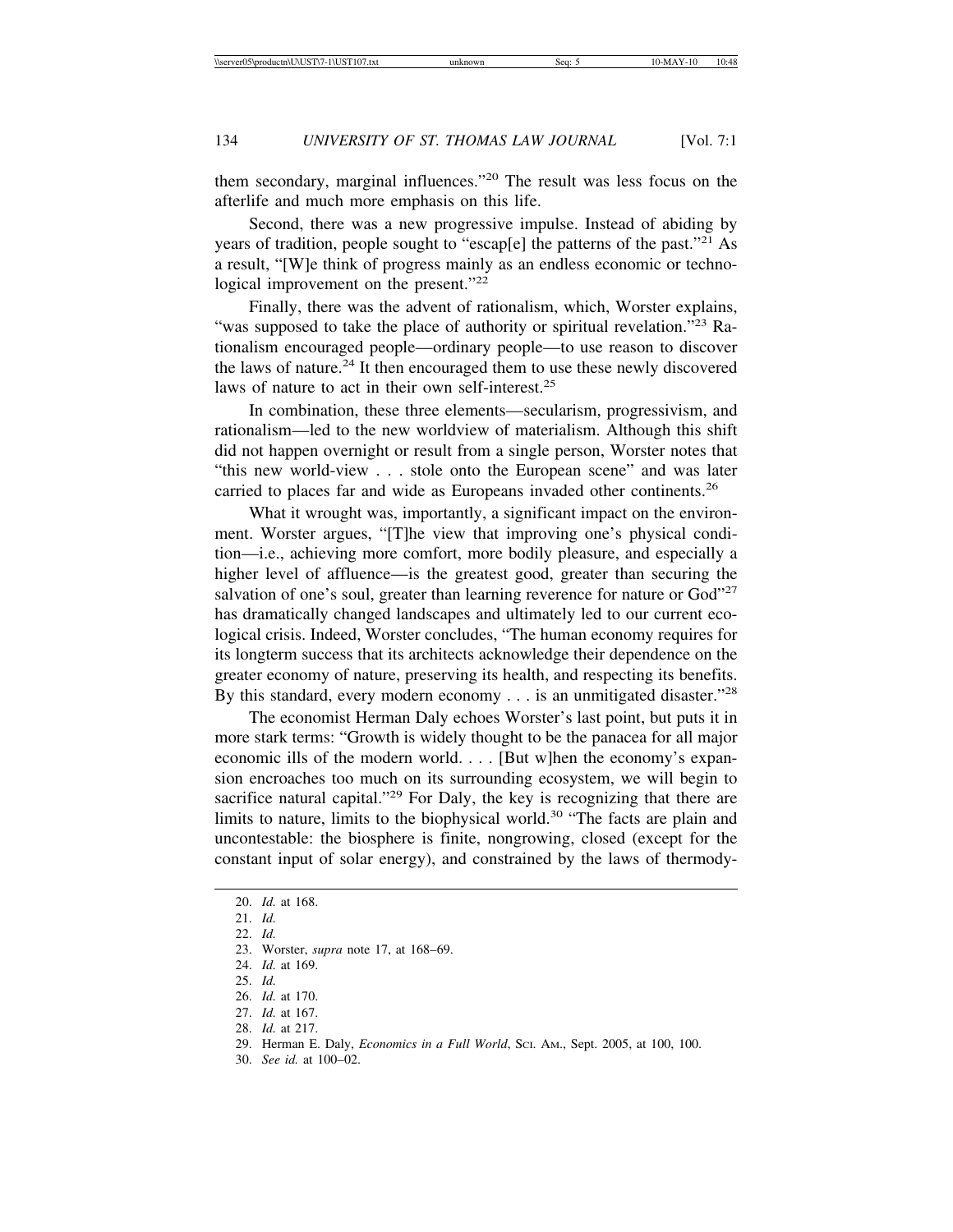namics."31 When we do not take into account these limits and therefore build an economy that is ever-growing instead of one at the appropriate scale, we are bound for disaster.<sup>32</sup>

There are those, to be sure, who criticize the notion that our current economic model must change. For example, Ted Nordhaus and Michael Shellenberger have insisted that we can have it all; we can meet our ecological goals and prosper. They argue that environmentalists "have tended to view economic growth as the *cause* but not the *solution* to ecological crisis. Environmentalists like to emphasize the ways in which the economy depends on ecology, but they often miss the ways in which thinking ecologically depends on prospering economically."33 We should, Nordhaus and Shellenberger urge, "swim with, not against, the currents of changing social values."<sup>34</sup>

But as Jackson Lears recently explained, these arguments "assum[e], quite falsely, that these developments[, brought about by our materialism and consumerism,] simply express consumer desire."<sup>35</sup> That is, they ignore entirely the longer history at play, the slanted economics of perpetual growth that is simply unsustainable.

Moreover, the idea that we must consume more in order to be happy is simply untrue. As Daly explains, there is an income level of "sufficiency," beyond which only relative position matters.<sup>36</sup> In other words, people need to have a certain minimum amount of wealth to be happy. Beyond that, only when you gain relative to others are you happier. $37$  Growth, moreover, does not mean that everyone will increase their relative wealth; indeed, if everyone gains proportionally, no one's relative wealth would increase and thus no one will be happier.<sup>38</sup>

Daly estimates that wealthy countries like the United States have reached a level beyond sufficiency. He is also careful to note, however, that "[t]his does not mean that the consumer society has died—just that increasing consumption beyond the sufficiency threshold, whether fueled by aggressive advertising or innate acquisitiveness, is simply not making people happy, in their own estimation."<sup>39</sup>

39. *Id.*

<sup>31.</sup> *Id.* at 102.

<sup>32.</sup> *See id.* at 107; *see also* HERMAN E. DALY, BEYOND GROWTH: THE ECONOMICS OF SUS-TAINABLE DEVELOPMENT 50–51 (1996) (explaining the earth's natural limit as akin to a Plimsoll line: "Optimally loaded boats will still sink under too much weight—even though they may sink optimally.").

<sup>33.</sup> TED NORDHAUS & MICHAEL SHELLENBERGER, BREAK THROUGH: FROM THE DEATH OF ENVIRONMENTALISM TO THE POLITICS OF POSSIBILITY 6 (2007).

<sup>34.</sup> *Id.*

<sup>35.</sup> Jackson Lears, *The Usefulness of Cranks*, THE NEW REPUBLIC, Sept. 30, 2009, at 2, http:/ /www.tnr.com/article/books-and-arts/the-usefulness-cranks-1?page=0,0.

<sup>36.</sup> Daly, *supra* note 29, at 107.

<sup>37.</sup> *Id.*

<sup>38.</sup> *Id.*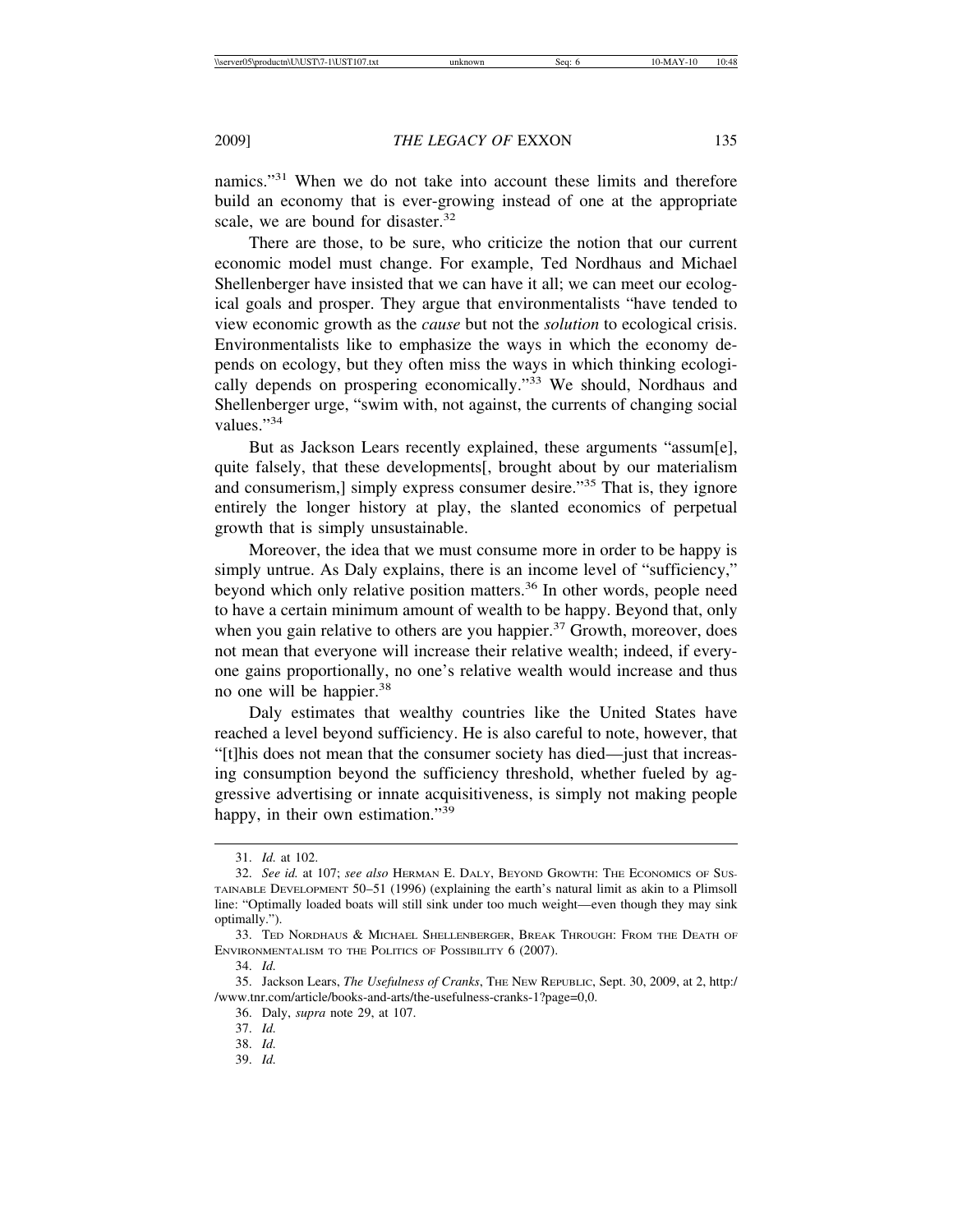When we think again about the *Exxon Valdez* disaster, it is helpful to consider how our economic system drove the decisions made by Exxon. Exxon's goal is to make money, and the company has made, and continues to make, a lot of it. For the last three months of 2009, Exxon announced earnings of \$6.05 billion, which admittedly was a decline of 23% from the year before.<sup>40</sup> To give these numbers more meaning, Respondents in the *Exxon Shipping* case calculated that, based on Exxon's internal rates of return, the company had earned a net of \$3.9 billion on the approximately \$500 million in punitive damages from the trial court's judgment in 1996 until July 2008.<sup>41</sup> These are, quite simply, staggering sums of money.

Of course, a for-profit, publicly-traded corporation like Exxon has a duty under the law to make money for its shareholders.<sup>42</sup> What this means is that short-term profits drive business, even for those businesses that want to give "equal, and in some cases paramount, consideration to social and environmental outcomes." Take the case of Ben and Jerry's: When Unilever offered in 2000 to buy Ben and Jerry's for more than what its stock was trading at, the Board of Directors was told that it would likely face shareholder lawsuits if it did not sell, despite concern that Unilever would not continue Ben and Jerry's more socially-responsible approach.<sup>43</sup> In other words, our economic system and the laws governing corporations urge growth and profitability above all else.

We have identified, then, the first root of environmental degradation the cultural shift toward materialism, which embraced an economic system aimed at perpetual growth with no natural limit. This fundamental shift, which has happened over centuries, seems a good place to start in our search for causes of environmental degradation. There are, however, more to consider. I'll turn now to population.

<sup>40.</sup> Ben Rooney, *Exxon Profit Slides 23%*, CNNMONEY.COM, Feb. 1, 2010, http:// money.cnn.com/2010/02/01/news/companies/Exxon\_Mobil\_earnings/index.htm.

<sup>41.</sup> Reply Concerning Respondents' Submission With Respect To Rule 42.1 at 11–12, App. C, Exxon Shipping Co. v. Baker, 128 S. Ct. 2605, 2613 (2008) (No. 07-219), *available at* http:// www.scotusblog.com/wp-content/uploads/2008/07/07-219\_reply421.pdf.

<sup>42.</sup> *See* Thomas Kelley, *Law and Choice of Social Entity on the Social Enterprise Frontier*, 84 TUL. L. REV. 337, 351 (2009) ("[P]roponents of corporate philanthropy and CSR generally accept that a corporation's core function is to produce profits to benefit its shareholders.").

<sup>43.</sup> *See* Timothy McQuiston, *Ben and Jerry's: Had Fun, Made Money*, VT. BUS. MAG., May 1, 2000, http://www.vermontbiz.com/article/may/ben-jerrys-had-fun-made-money ("Forced by laws governing publicly traded companies, and a shareholder suit to enforce those fiduciary responsibilities by the board of directors, Ben & Jerry's Homemade Inc, based in South Burlington, accepted a whopping \$43.60 per share offer from Unilever, the giant Dutch/British consumer products company.").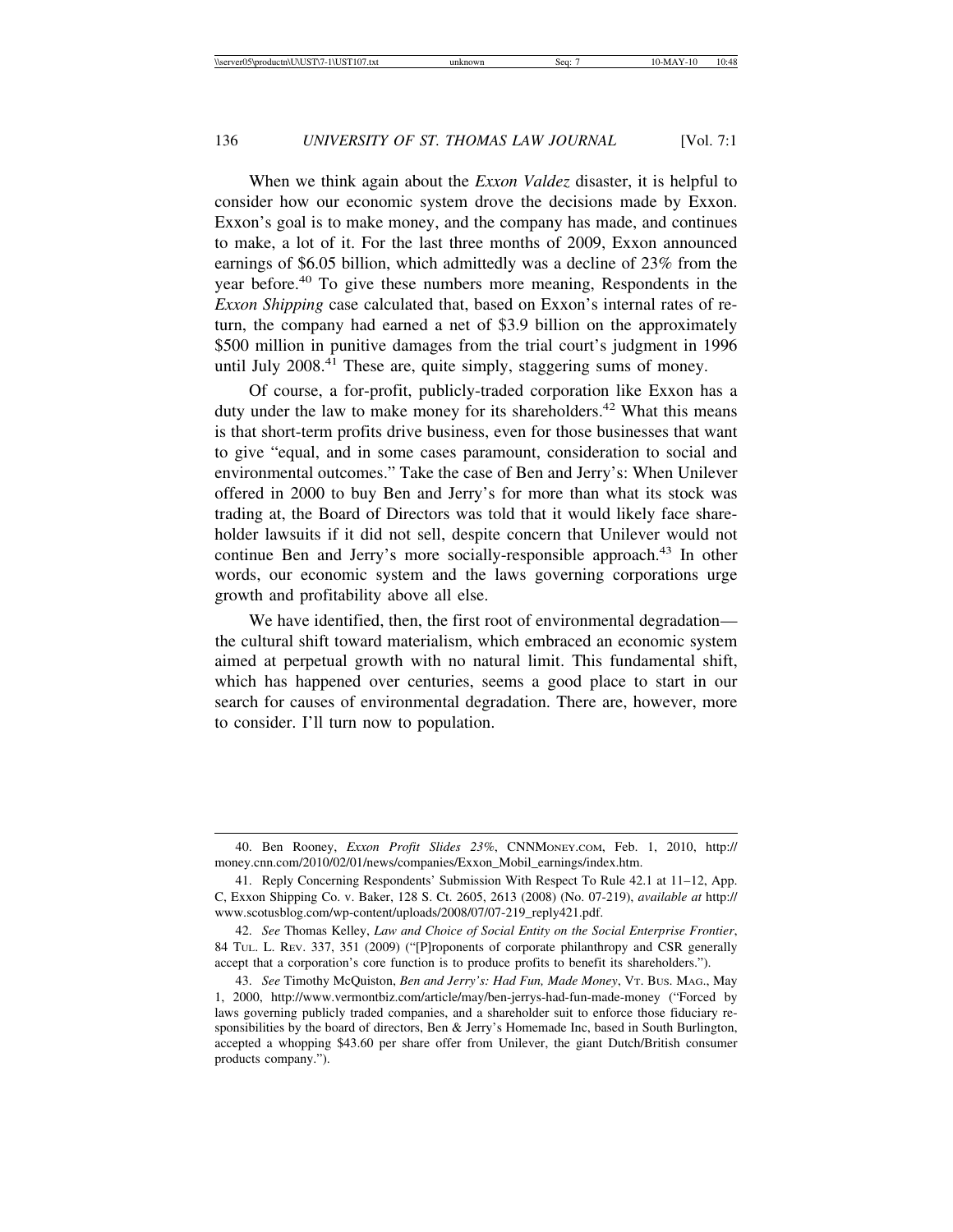#### *B. Is Population Growth to Blame?*

Economies are not the only things that have been in perpetual growth. Population has also surged, particularly in the twentieth century.<sup>44</sup> As a result, several environmental thinkers have seen population as another root cause of our ecological crisis.

For example, both the great writer Edward Abbey and the activist Christopher Manes agree that there must be a fundamental change in our society in order to remedy the current environmental problems.<sup>45</sup> To them, part and parcel of such a change includes, among other things, a drastic reduction in human population in order to make room for all the species that inhabit the earth. According to this vision, humans will return to the wilderness and live on large tracts of land, separate from one another.

In particular, Abbey believes in an individual's right to live how he wants to live without interference from the government or other private individuals. This right includes the right to drink from every stream without fear of pollution.46 Manes adds a twist to this vision by describing tribal communities living "the life of environmental modesty," and offering these communities as examples or "a sense of direction" as to what is possible.<sup>47</sup> Both Abbey and Manes are willing to require a drastic reduction in human population and impose severe limits on what one may do on the land.

The story of population as a principal source of environmental degradation, however, is not quite that simple. J.R. McNeill, an environmental historian like Worster, has documented the impacts of population growth over the last century.<sup>48</sup> He concludes that population growth has indeed contributed to air and water pollution, deforestation, and soil loss.<sup>49</sup> Far more troubling, however, is his observation that the degradation per person has increased and is increasing.<sup>50</sup>

In addition to population growth, McNeill explains that migration "often mattered more than growth." Migration took two basic forms: (1) there was the migration of millions of peoples to ecologically unfamiliar

49. *See id.* at 272–73.

<sup>44.</sup> J.R. MCNEILL, SOMETHING NEW UNDER THE SUN: AN ENVIRONMENTAL HISTORY OF THE TWENTIETH CENTURY 270 (2000).

<sup>45.</sup> *See generally* EDWARD ABBEY, DESERT SOLITAIRE: A SEASON IN THE WILDERNESS (1968); CHRISTOPHER MANES, GREEN RAGE: RADICAL ENVIRONMENTALISM AND THE UNMAKING OF CIVILIZATION 238, 240 (1990).

<sup>46.</sup> *See* ABBEY, *supra* note 45.

<sup>47.</sup> MANES, *supra* note 45.

<sup>48.</sup> MCNEILL, *supra* note 44, at 276.

<sup>50.</sup> *See id.*; *cf.* JOHN RANDOLPH & GILBERT M. MASTERS, ENERGY FOR SUSTAINABILITY: TECHNOLOGY, PLANNING, POLICY 8–9 (2008) (noting the high rate of energy consumption in more developed countries).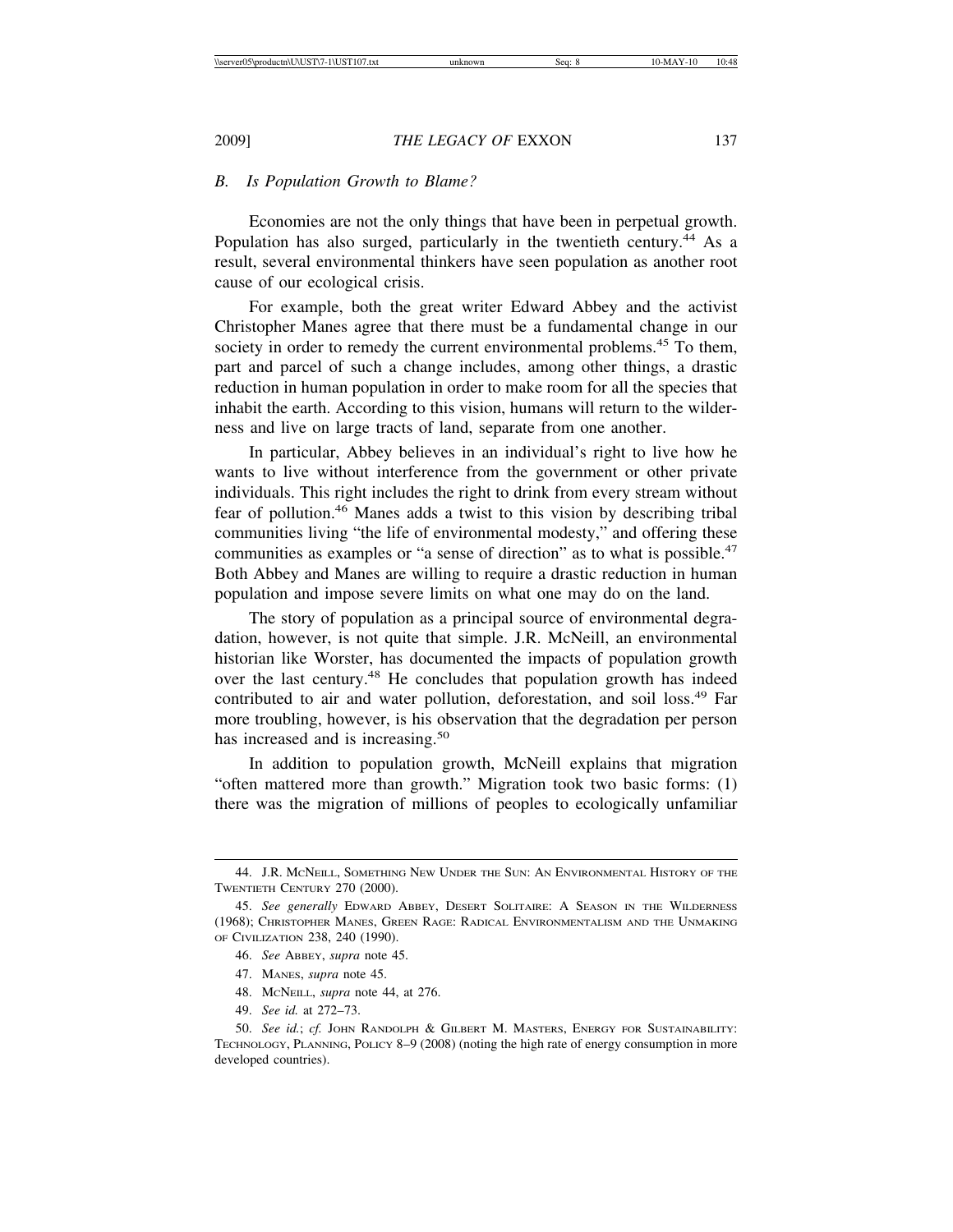areas,51 and (2) the migration of people to urban areas, "a crucial source of environmental change."<sup>52</sup>

In the end, then, there is no doubt that population growth contributes to degradation. Degradation per person, however, is much more important than the net population increase standing alone. Moreover, migration to unfamiliar areas as well as to cities has resulted in significant environmental degradation.

How is this reflected in the *Exxon Valdez* disaster? The migration of people to Prince William Sound does not appear to have caused significant environmental harm to the surroundings. The area was, and remains, sparsely populated, largely by Native Alaskans, commercial fishermen, and, once the pipeline was constructed, people working for the pipeline.

There can be no doubt, however, that the opening of the Trans-Alaska Pipeline changed the environment, particularly once the terminal in Valdez, Alaska opened.53 In fact, before the pipeline was built, the environmental impacts of the pipeline were contested by environmentalists who brought, among other things, a challenge under the National Environmental Protection Act (NEPA) $54$  for the failure to consider building a pipeline through Canada rather than shipping the oil in tankers.<sup>55</sup> The consequence of not considering such a route, at the very least, "made the accident more likely."<sup>56</sup>

In addition to the changes to the landscape brought on by a new pipeline and shipping center in "one of the last major unblemished wilderness areas in the world,"<sup>57</sup> the observation that our per capita consumption and thus our per capita degradation has increased also is exemplified by the *Exxon Valdez* spill. The Trans-Alaska Pipeline was built at a time when Americans' per capita oil consumption was at an all-time high.<sup>58</sup> Indeed, when the D.C. Circuit heard the challenge to the Trans-Alaska Pipeline, it noted that what was at stake included "billions of gallons of oil at a time

<sup>51.</sup> MCNEILL, *supra* note 44, at 281.

<sup>52.</sup> *Id.* at 282.

<sup>53.</sup> American Experience, The Alaska Pipeline: The Environmental Movement and the Oil Industry (Apr. 4, 2006), http://www.pbs.org/wgbh/amex/pipeline/peopleevents/e\_environment. html (examining a variety of alleged environmental impacts of the pipeline).

<sup>54. 42</sup> U.S.C. §§ 4321–4370f (2006).

<sup>55.</sup> *See* Wilderness Soc'y v. Morton, 479 F.2d 842, 846–48 (1973).

<sup>56.</sup> Victor M. Sher & Carol Sue Hunting, *Eroding the Landscape, Eroding the Laws: Congressional Exemptions From Judicial Review of Environmental Laws*, 15 HARV. ENVTL. L. REV. 435, 441 (1991).

<sup>57.</sup> *Wilderness Soc'y*, 479 F.2d at 891.

<sup>58.</sup> *See* RANDOLPH & MASTERS, *supra* note 50, at 16. The chart indicates that oil consumption reached a peak near 38 quadrillion BTUs around 1975; oil consumption in 2006 is at about 40 quadrillion BTUs. In 1975, the U.S. population was about 215 million people, *see* U.S. Census Bureau, Intercensal Estimates 1970–1980, http://www.census.gov/popest/archives/1980s/st7080ts. txt; by 2006, it was near 300 million, *see* U.S. Census Bureau, Annual Population Estimates 2000 to 2006, http://www.census.gov/popest/states/NST-ann-est2006.html. As such, per capita oil consumption was much higher in the mid-1970s than it has been at any other time.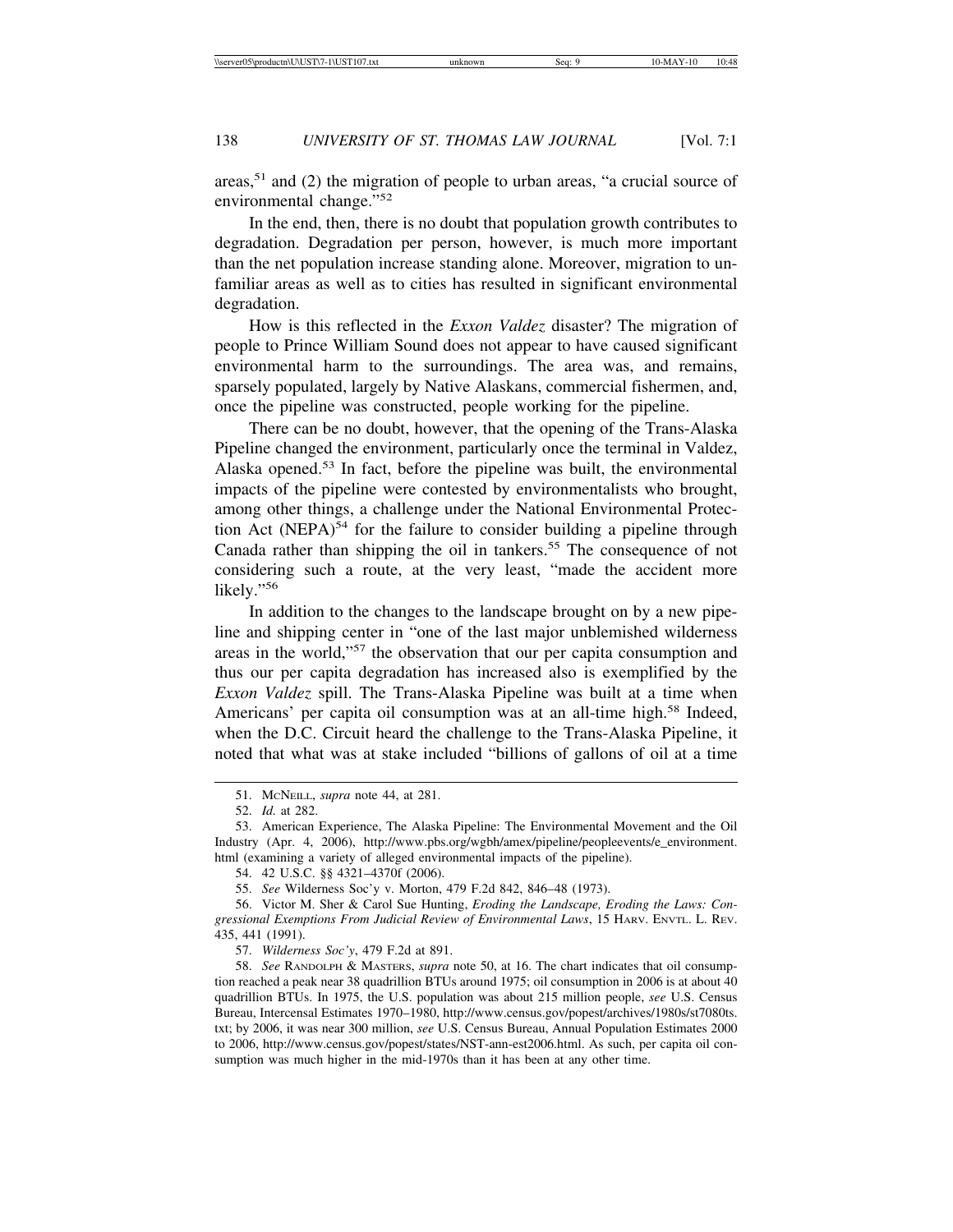when the nation faces an energy crisis of serious proportions."<sup>59</sup> American consumption of oil per person today remains one of the highest of any developed country, largely because we rely on oil to power our cars and there have been very few changes to the fuel efficiency standards over time.<sup>60</sup>

#### *C. Where Does Science Fit In?*

Conservation biologist David Ehrenfeld, like Leopold, also points the finger at people but even more directly. Ehrenfeld argues that the fundamental problem we face is what he calls the religion of humanism. At its core, this religion embraces a "supreme faith in human reason—its ability to confront and solve the many problems that humans face, and its ability to rearrange both the world of Nature and the affairs of men and women so that human life will prosper."61 The result of this approach is that humans tend to believe that those parts of the natural world that are not known to be useful are worthless.<sup>62</sup>

Worster, too, derides the advent of what he calls scientific materialism. Science and technology were supposed to improve the human economic state by "harnessing ideas to practical ends" and eventually "turning the rest of creation into power and wealth."63 As a result, we now have, as but one measure, "ten thousand new chemicals introduced each year."<sup>64</sup>

To combat this faith in human reason, Ehrenfeld advocates the adoption of the "Noah Principle," which requires humility to preserve every species simply because it exists.<sup>65</sup> This approach, embraced by other conservation biologists, has similarities to the precautionary principal that is found in many other ecological writings.<sup>66</sup> It also echoes Leopold's first rule that we are not to throw away parts of nature when we do not know what they mean to the whole: "If the biota, in the course of aeons, has built something we like but do not understand, then who but a fool would discard seemingly useless parts? To keep every cog and wheel is the first precaution of intelligent tinkering."<sup>67</sup>

David Orr suggests that we simply need less science and technology: "Perhaps much of our technology is not taking us where we want to go

<sup>59.</sup> *Wilderness Soc'y*, 479 F.2d at 891*.*

<sup>60.</sup> U.S. Energy Information Administration, Demand, http://www.eia.doe.gov/pub/oil\_gas/ petroleum/analysis\_publications/oil\_market\_basics/demand\_text.htm (last visited March 28, 2010).

<sup>61.</sup> DAVID EHRENFELD, THE ARROGANCE OF HUMANISM 5 (1981).

<sup>62.</sup> *Id.* at 177.

<sup>63.</sup> Worster, *supra* note 17, at 170.

<sup>64.</sup> David Orr, *The Problem of Sustainability*, *in* ECOLOGICAL LITERACY: EDUCATION AND THE TRANSITION TO A POSTMODERN WORLD 3, 13 (1992).

<sup>65.</sup> EHRENFELD, *supra* note 61, at 207–08.

<sup>66.</sup> *See*, *e.g.*, Knudsen, *supra* note 4, at XXX.

<sup>67.</sup> ALDO LEOPOLD, ROUND RIVER: FROM THE JOURNALS OF ALDO LEOPOLD 146–47 (Luna B. Leopold ed., 1993).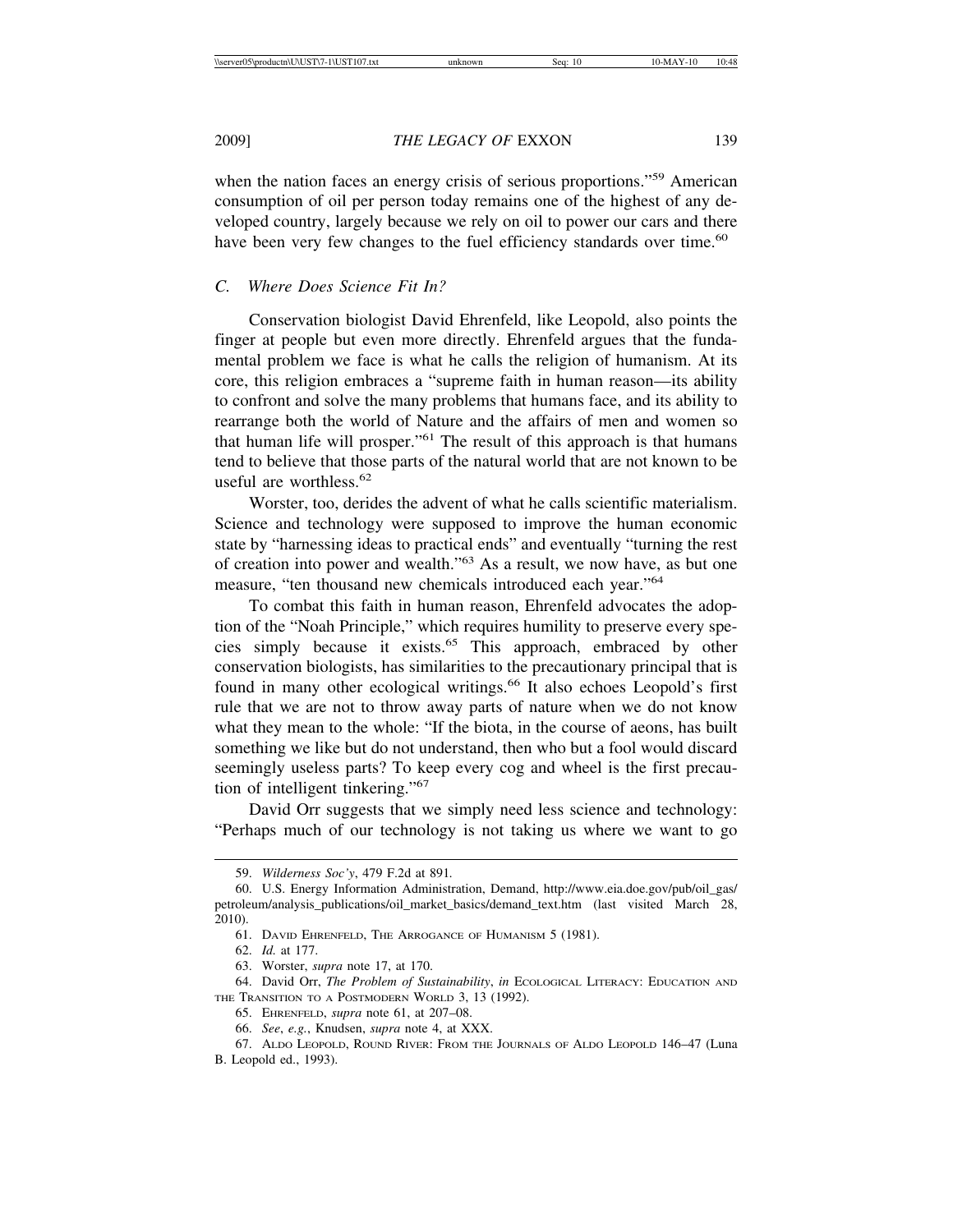anyway."68 He then advises that "[m]aking life simpler, ecologically sustainable, more friendly, and more conducive to human growth only requires only a fraction of the technology now available."<sup>69</sup>

Science and technology, then—and particularly their rapid development over the last century with little regard for longer-term hazards—are surely strands of another root of degradation. This root is, like population growth and consumption related to population growth, closely tied to economic development. It is nevertheless appropriate to note that science and technology, and our failure to take a more cautionary approach, have wrought great environmental damage.

With respect to the *Exxon Valdez*, we know that science and technology were responsible for the advances that allowed a tanker to be filled with fifty-three million gallons of oil and sail across an ocean, a feat that remains mind-boggling. Even more stunning, however, was the faith that these human-engineered and human-operated ships would not fail, and the belief that there would be no spill the size of the *Exxon Valdez* spill. Yet it is clear now that because no one anticipated or prepared for a spill of that magnitude, the damage was much greater. $70$ 

#### *D. What Role Does Individualism Play?*

Although it took some time to rise to predominance, by the time of the Declaration of Independence, individualism and individual rights were on the rise.<sup>71</sup> This individualism, according to Eric Freyfogle, led people to "focus . . . on personalized rather than shared visions of the good."<sup>72</sup> Indeed, Freyfogle notes, personal liberty has been "exalted above all others."73

Once individualism took hold, "it pushed aside earlier social visions that subordinated the individual to the good of the community."74 The result was that individuals began to do what they pleased and take what they wanted without considering the good of the community. When individualism is combined with the economic notion that there is no natural limit, only perpetual growth, it constitutes another root cause of environmental degradation.

One response to this is to take the individual rights approach and simply give nature equivalent rights. In his book *The Rights of Nature*,

<sup>68.</sup> Orr, *supra* note 64, at 15.

<sup>69.</sup> *Id.*

<sup>70.</sup> SKINNER & REILLY, *supra* note 1, at ES-1. **R**

<sup>71.</sup> *See* ERIC T. FREYFOGLE, JUSTICE AND THE EARTH: IMAGES FOR OUR PLANETARY SUR-VIVAL 117–18 (1993).

<sup>72.</sup> *Id.* at 118.

<sup>73.</sup> Eric T. Freyfogle, *Simplicity, Community, and Private Land*, *in* VOLUNTARY SIMPLICITY 245, 247 (Samuel Alexander ed., 2009).

<sup>74.</sup> FREYFOGLE, *supra* note 71, at 118.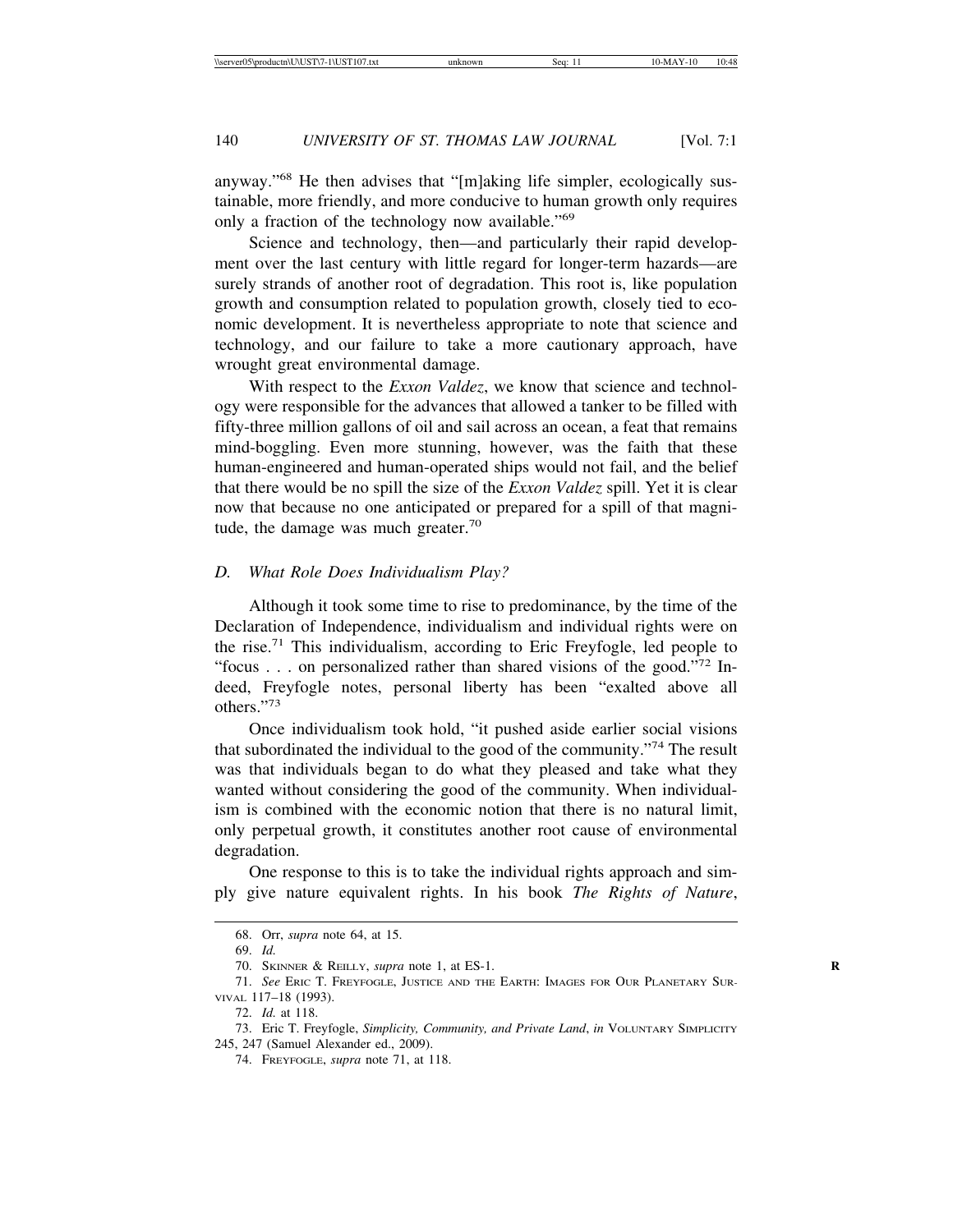Roderick Nash argues that extending rights to nature is the next step in our expanding concept of rights.<sup>75</sup> He compares the extension of rights to the non-human world to the liberation of slaves after the Civil War, and contends that to many, nature is "just the latest minority deserving a place in the sun of the American liberal tradition."<sup>76</sup>

Nash further recognizes that at the heart of the problem is the issue of ownership: "The full weight of private property supported the slaveholders' cause, just as it does that of contemporary owners of nature."77 He therefore argues that private ownership, "what some even call the enslavement of nonhuman species and the environment," must be abandoned in order to solve our environmental problems.<sup>78</sup>

Although Nash is surely correct that affording individual rights has resulted in great social progress over time including, importantly, progress in the area of racial and gender discrimination, affording individual rights may be a bad fit for the problem of environmental degradation. Instead of giving nature individual rights, another approach is to think in more collective rights terms.79 This is the perspective offered by farmer and writer Wendell Berry. Berry's essay "It Wasn't Me" elucidates his very different vision of how we might live on the land, which emphasizes community and stewardship.<sup>80</sup>

In this short story, Berry describes a parcel of land that is to be auctioned after the death of its owner, Old Jack Beechum. Old Jack wanted a young couple, the Penns, to have this land because they had farmed it and taken care of it for the eight years before Old Jack's death. Unfortunately, in his will, Old Jack had left the farm to his daughter Clara and left what he thought would be half the purchase price of the land to the Penns. Clara, who was no longer a member of the local community, decided to auction the land off to the highest bidder, despite the pleas of her father's lawyer and contrary to a note Old Jack had written indicating that he wanted the Penns to have his farm. The highest bidder ended up being the Penns, but they paid a much higher price than they could afford, even with the money that Old Jack had left them.

In describing these events, Berry conveys the importance of community and the obligations to past and future generations. To him, just as to Leopold, the community includes the land and the land is intimately tied to everything, including human-to-human relationships. Another of Berry's

<sup>75.</sup> RODERICK F. NASH, THE RIGHTS OF NATURE: A HISTORY OF ENVIRONMENTAL ETHICS (1989).

<sup>76.</sup> *Id.* at 212.

<sup>77.</sup> *Id.*

<sup>78.</sup> *Id.* at 213.

<sup>79.</sup> *See* Freyfogle, *supra* note 73, at 247.

<sup>80.</sup> WENDELL BERRY, THE WILD BIRDS: SIX STORIES OF THE PORT WILLIAM MEMBERSHIP 45–73 (1985).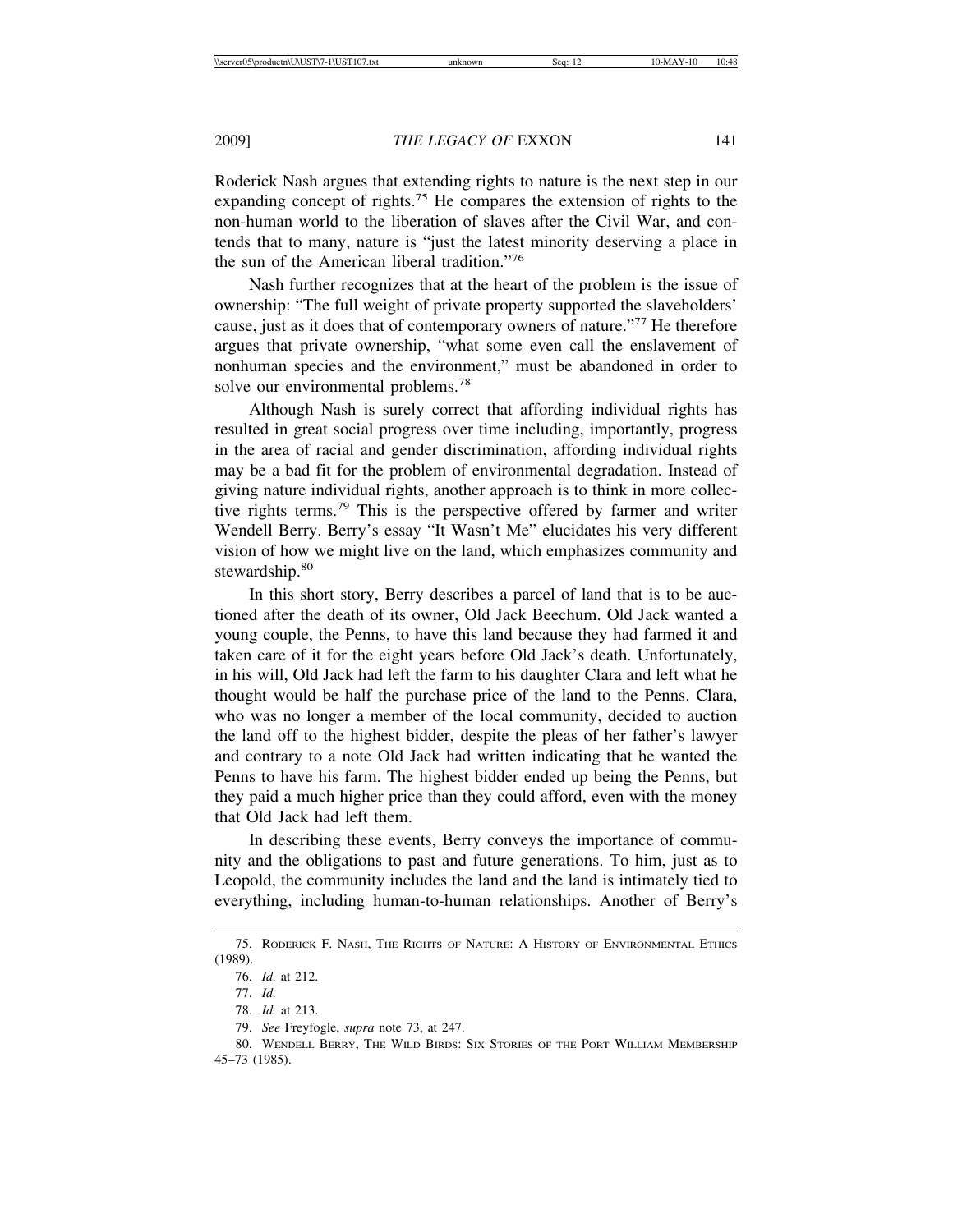characters tells Elton Penn that in addition to Old Jack, the farm chose him.<sup>81</sup> That same character points out that "[t]he place [, the farm,] is crying out to us to do better, to be worthy of it."82 The message of these images is clear: land stewards must be carefully chosen and part of that decision will be made by the land. Once chosen, the health of the whole will depend on the steward listening and responding to the land. Most significantly, this vision offers images of people living on the land, not as loners who own large lots, but rather as members of a community.

Another way of framing this problem is the classic Tragedy of the Commons:<sup>83</sup>

When a resource is freely available to everyone in common, everyone has an incentive to take as much of that resource as they want, even though the collective result may be the destruction of the resource itself. Society as a whole would be better off restraining consumption and preserving the resource. But the rational action for each individual is to consume to her heart's content.<sup>84</sup>

Individuals caught up in these commons dilemmas often are not "selfish, shortsighted, anti-environmental, or overly focused on immediate material gain."85 Instead, there are certain structural barriers posed by the commons dilemma, ones that require us to rethink our approach to these problems altogether.

Professor Buzz Thompson has identified three such features that "make it difficult for people locked in tragic overuse to act 'rationally' in trying to come up with an acceptable solution."86 First, he notes that the framing of the problem as giving something up today even if it would result in a gain in the future makes it very hard to solve. $87$  Second, because there is always uncertainty, it can be difficult to convince resource users that there is a problem at all and, even more difficult, that a collective solution will be fair to all.<sup>88</sup> Finally, Professor Thompson points out that sacrificing for future generations, which is what collective solutions to resources commons problems requires, is often difficult, particularly because people tend to be overly optimistic about the future.<sup>89</sup>

87. *See id*. at 256–57.

89. *See id.* at 262–65.

<sup>81.</sup> *See id.* at 68.

<sup>82.</sup> *Id.* at 69.

<sup>83.</sup> *See Garrett Hardin, The Tragedy of the Commons*, 162 SCIENCE 1243 (1968).

<sup>84.</sup> Barton H. Thompson, Jr., *Tragically Difficult: The Obstacles to Governing the Commons*, 30 ENVTL. L. 241, 242 (2000).

<sup>85.</sup> *Id.* at 255.

<sup>86.</sup> *Id.* at 256.

<sup>88.</sup> *See id.* at 258–62.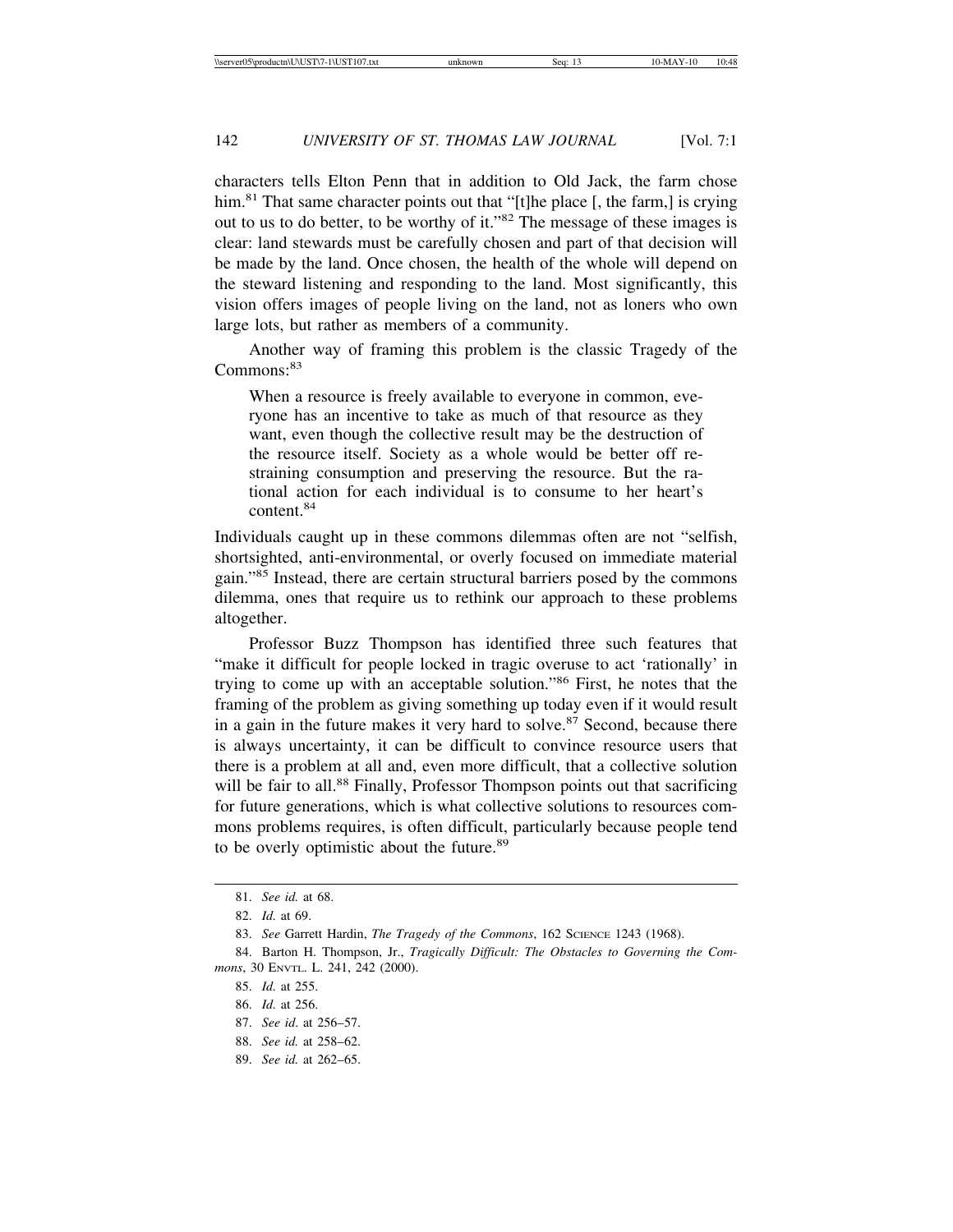Given these barriers, it is clear that we do not need to "simply chang[e] people's environmental ethics."90 Instead, we need to begin the hard work, Professor Thompson argues, of framing a collective solution that addresses the three barriers he identified. That is, we need a solution that requires resource users to identify that there is a problem,  $91$  and then develop solutions with those resource users "that maximize the freedom of resource users and  $\ldots$  [often] involve local control of the resource,"<sup>92</sup> as well as allocate the burden fairly.<sup>93</sup>

When faced with thinking in collective terms like this, it might at first appear awkward because we are accustomed to thinking about individual liberties. Asked to imagine landscapes, though, it becomes clear that the actions of many individuals collectively contribute to the health of an Illinois stream or the air in the Salt Lake Valley.<sup>94</sup> Likewise, individual decisions to drive more miles and thus consume more oil surely contributed to the *Exxon Valdez* disaster that is likely to haunt the Sound for many generations to come.95 Leaving decisions like these to individuals, or even going so far as to describe them as rights, rather than exploring solutions framed in community and collective terms, will only lead to further environmental degradation.<sup>96</sup>

#### *E. What About the Corporations?*

This overview of the root causes of environmental degradation would be incomplete if I failed to take notice of the role of corporations in this arena. Unlike the root causes of environmental degradation that I identified above, modern corporations are relative newcomers compared to the centuries-old shifts that have been occurring. They are also, because of their later arrival as a product of the economic structure we have created, more fairly characterized as inhibiting our ability to halt degradation rather than an actual root cause. But make no mistake: corporations are able to limit progress to address degradation because they occupy a privileged spot in today's society and wield enormous power.

Amy Sinden has already taken up the task of explaining why corporations are so powerful, particularly in the environmental arena. For one thing, "basic and well-accepted principles of interest-group theory predict that a group whose interests are diffuse and have less marginal impact on each individual member will have far more difficulty organizing into an

<sup>90.</sup> Thompson, *supra* note 84, at 267.

<sup>91.</sup> *See id.* at 270–75.

<sup>92.</sup> *Id.* at 276.

<sup>93.</sup> *See id.* at 277.

<sup>94.</sup> *Cf.* Freyfogle, *supra* note 73, at 247.

<sup>95.</sup> Luczycki, *supra* note 2, at 28. **R**

<sup>96.</sup> *See generally* Eric T. Freyfogle, *Property and Liberty*, 34 HARV. ENVTL. L. REV. 75 (2010) (exploring the intersection of private property and individual liberty).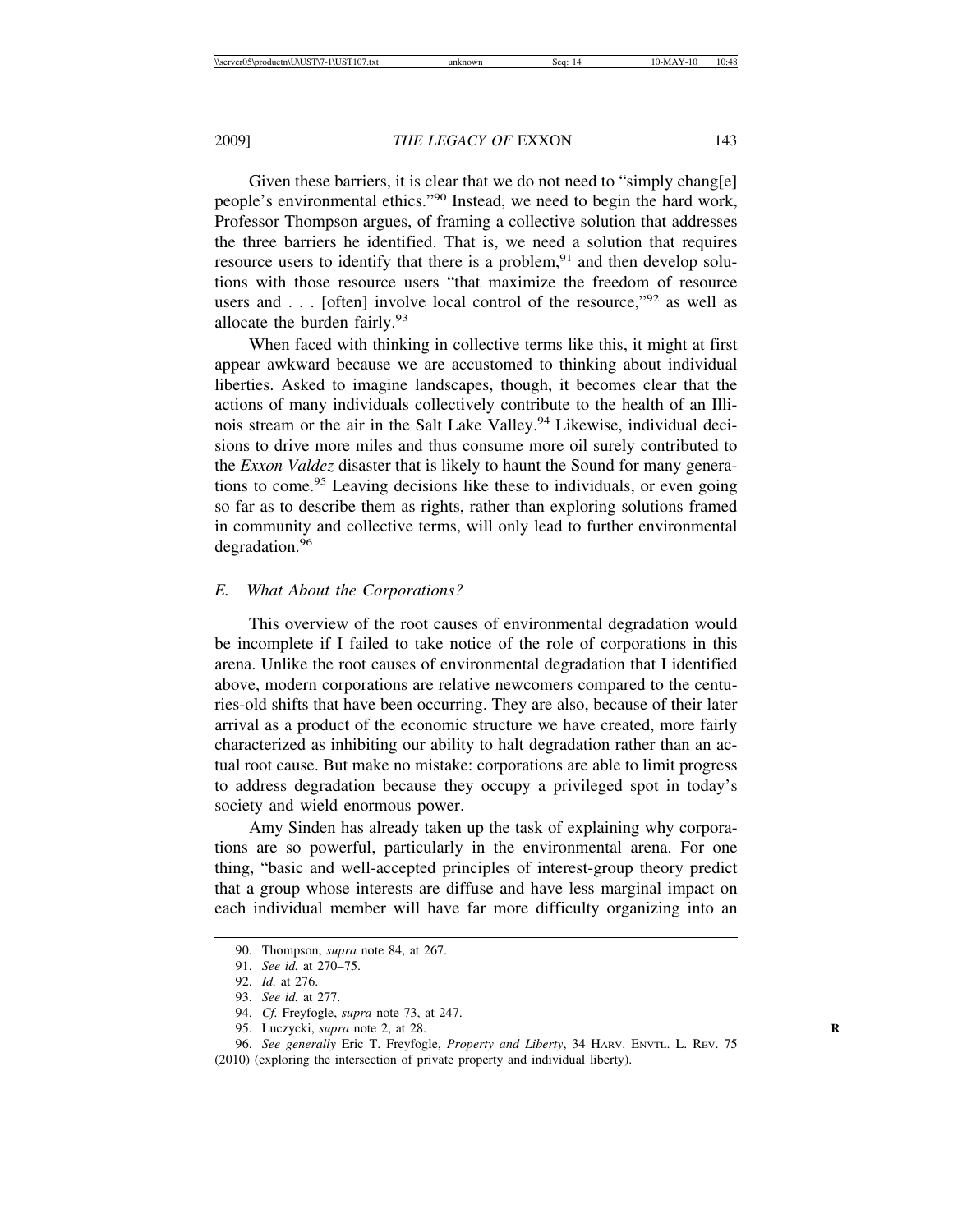effective pressure group than a smaller group in which each member suffers substantial economic harm."<sup>97</sup> Corporations thus have an advantage in organizing and getting a message out to the public.

Moreover, when it comes to particular messages, corporations significantly mold and limit individual market preferences.<sup>98</sup> In fact, corporations are so powerful when it comes to environmental outcomes that instead of trying to make changes legislatively or through agencies, many believe working directly with corporations is much more effective.<sup>99</sup>

Finally, "corporations tend to have far more political clout than individuals, both because they tend to be wealthier and because of the privileged position they occupy in politics."<sup>100</sup> After the Supreme Court's recent ruling in *Citizens United v. Federal Election Commission*, 101 which struck down certain prohibitions on corporate expenditures in political campaigns opening more doors for corporations in politics, the latter portion of Sinden's second point is even more acute. As Justice Stevens noted in his dissent in *Citizens United*, "While American democracy is imperfect, few outside the majority of this Court would have thought its flaws included a dearth of corporate money in politics."<sup>102</sup>

With respect to the *Exxon Valdez* tragedy, the political power of the oil companies was on full display. First, shortly after the D.C. Circuit ruled in the environmentalists' challenge to the Trans-Alaska Pipeline that the permits granted were illegal under the Mineral Leasing Act, and although it required Vice President Agnew to break a tie, "Congress exempted the project from the need to comply with NEPA and precluded further court action under other laws."103 Second, as I discuss further below,104 when the *Exxon Valdez* ran aground in 1989, oil discharges had only a few years earlier been exempted from coverage under the Comprehensive Environmental Response, Compensation and Liability Act, a glaring hole that left those affected by the spill to rely largely on federal maritime common law, and that later prompted the passage of the OPA. Finally, even the Supreme Court noted Exxon's funding of several academic studies related to the punitive

- 100. Sinden, *In Defense of Absolutes*, *supra* note 97, at 1438.
- 101. 130 S. Ct. 876 (2010).
- 102. *Id.* at 979 (Stevens, J., dissenting in part and concurring in part).
- 103. Sher & Hunting, *supra* note 56, at 440.
- 104. *See infra* Part II, p. 146.

<sup>97.</sup> Amy Sinden, *In Defense of Absolutes: Combating the Politics of Power in Environmental Law*, 90 IOWA L. REV. 1405, 1438 (2005) [hereinafter Sinden, *In Defense of Absolutes*].

<sup>98.</sup> *See* Amy Sinden, *Climate Change and Human Rights*, 27 J. LAND RESOURCES & ENVTL. L. 255, 264, 269 (2007) [hereinafter Sinden, *Climate Change*].

<sup>99.</sup> For example, well-known alternative energy advocate Amory Lovins has been working with Wal-Mart since 1993. Matt Sullivan, *Green Guru: Wal-Mart, Pentagon, Detroit on Verge of Big Eco-Cash*, POPULAR MECHANICS, Oct. 10, 2007, http://www.popularmechanics.com/technology/industry/4225916.html?series=37.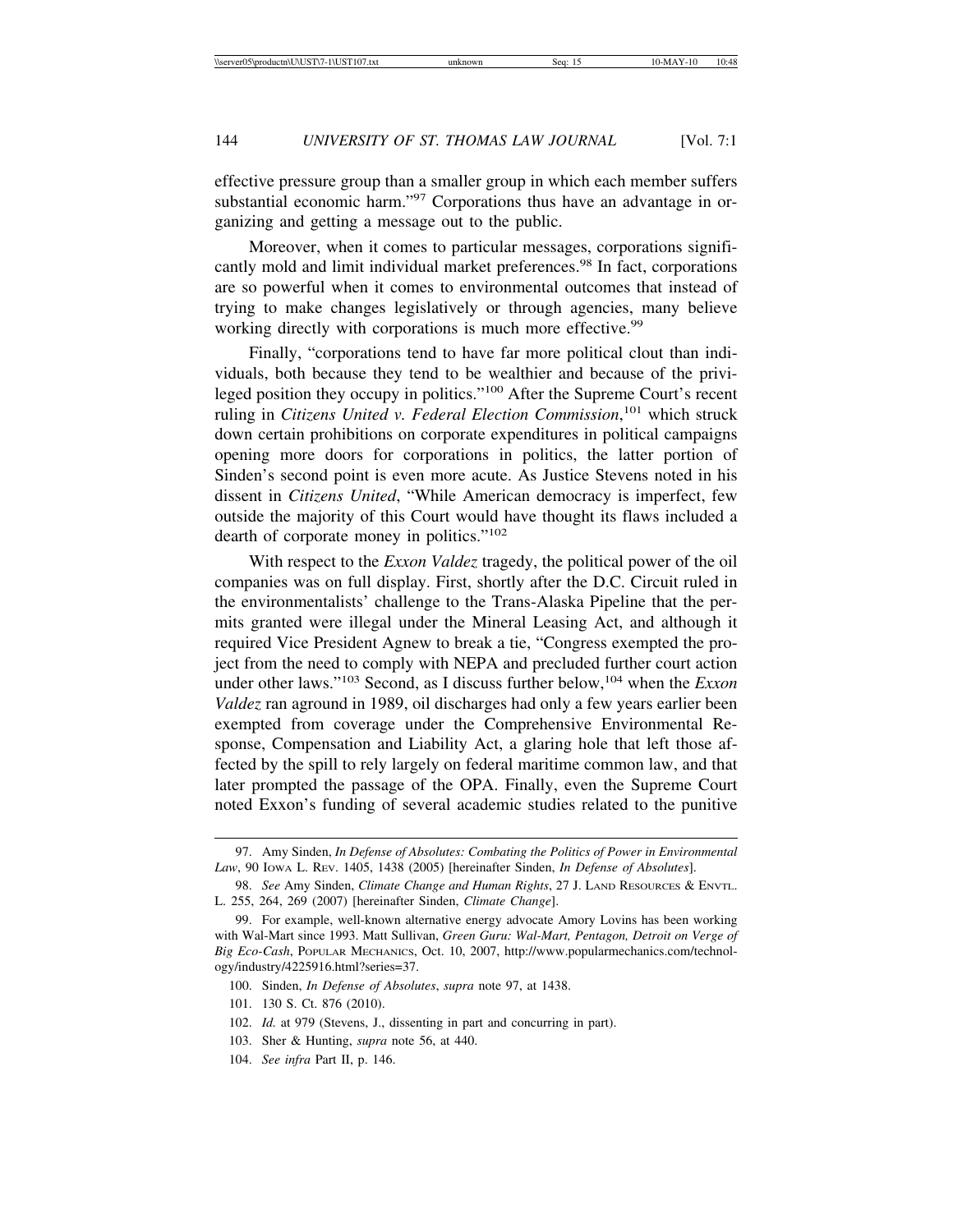damages claims in the *Exxon Shipping v. Baker* case, a sure sign of Exxon's desire and power to influence legal results.<sup>105</sup>

Just because corporations have this kind of power does not necessarily mean that they will degrade the environment. As discussed above, however, corporations do degrade the environment because, in our system of economics, degradation that lowers costs helps the bottom line.<sup>106</sup> Moreover, even those corporations that would prefer to be more ecologically-conscious have faced obstacles. Indeed, in the wake of Unilever's buyout of Ben and Jerry's, many, including Jones Day lawyer R. Todd Johnson, have called for new laws that would allow "for-benefit" corporations that would not be driven by the financial bottom line.<sup>107</sup> Instead, the boards of these corporations would "balance social and environmental policies with profit."<sup>108</sup>

Although the fact that this option is being proposed is a sign of some progress in recognizing flaws in American corporate law, it nevertheless tacitly accepts that for-profit corporations are free to continue degrading the environment to benefit their short-term bottom line. Instead of offering companies the option of recognizing that "socially beneficial activity is ineluctably part of the bottom line,"109 why not require it of all companies?

At bottom, although corporations cannot be blamed as a root cause of environmental degradation, they are in no small part responsible for perpetuating it. Accordingly, it is equally important to contemplate the ways in which the power of corporations might be curbed as it is to address the root causes of environmental degradation.

\* \* \* \*

At this point, I have explored various root causes of environmental degradation as well as one factor that strongly inhibits any change from our degraded state. We can put all of this together to tell a relatively straightforward story.<sup>110</sup>

Many earlier peoples respected nature and viewed themselves as part of it. $111$  In a shift that took centuries to fully play out, a new worldview was created that was "secular, progressive, and rational."112 This cultural shift embraced a new system of economics, one that seeks perpetual growth with

<sup>105.</sup> *See* Exxon Shipping Co. v. Baker, 128 S. Ct. 2608, 2626 n.17 (2008).

<sup>106.</sup> *See Sinden, In Defense of Absolutes, supra* note 97, at 1409; Sinden, *Climate Change*, *supra* note 98, at 264, 268. **R**

<sup>107.</sup> *See* April Dembosky, *Protecting Companies That Mix Profitability, Values*, NPR MORN-ING EDITION, March 9, 2010, http://www.npr.org/templates/story/story.php?storyId=124468487. 108. *Id.*

<sup>109.</sup> Kelley, *supra* note 42, at 250.

<sup>110.</sup> Eric Freyfogle offers a longer and more complete version of the root causes story. *See* FREYFOGLE, *supra* note 71, at 113–19.

<sup>111.</sup> *See* Worster, *supra* note 17, at 165–66.

<sup>112.</sup> *Id.* at 170.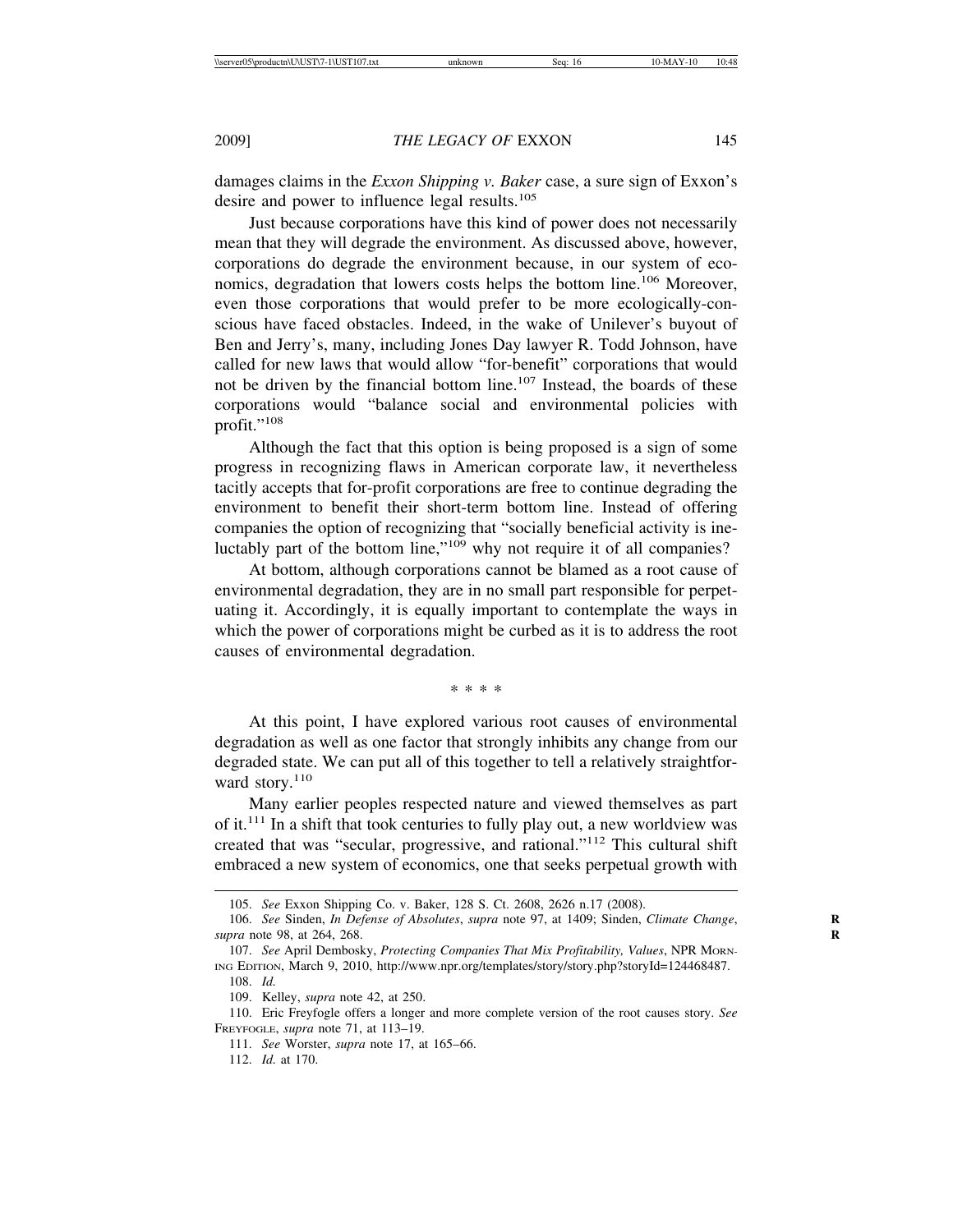no recognition of a natural limit. This economic growth, in turn, led to population growth and large migrations to both cities and sensitive ecological areas. Both of these developments have increased overall environmental degradation, but more importantly, they increased degradation on a per person basis.

The dominant economic model has also spurred on science and technology, both of which have thrown caution to the wind with respect to the environment in the pursuit of improving the human economic condition. Even today we remain overly optimistic in our scientific abilities and technological wherewithal to solve any and all problems.

In addition, individual rights and liberties have been promoted while collective goals have been a clear second. Unlike other contexts like civil rights in which individual liberties have achieved significant improvements, unbridled individual rights in the environmental context has led to dirtier air, water, and land.

Finally, one of the later constructs created by the perpetual growth system is corporations, which are built to make short-term profits. These entities benefit from the current system, and thus stand as devout protectors of the new cultural worldview.

This is our predicament—both how we got here and why change is so very difficult. Is there a solution? Or are we just stuck? Before turning to those questions, I turn now to evaluate how the dominant worldview has impacted environmental law.

#### II. CURRENT ENVIRONMENTAL LAW

For almost forty years,<sup>113</sup> federal environmental law—largely consisting of pollution control statutes aimed at particular environmental media (water, air, and land) and statutes aimed at protecting special places and things—has remained unchanged in its approach and reach. As a general matter, we can situate these federal environmental laws into four categories.114

#### *A. Categories of Federal Environmental Laws*

First, there are *pollution control by media or substance* laws. These include, among others, the Clean Water Act, $^{115}$  the Clean Air Act, $^{116}$  $RCRA$ ,<sup>117</sup> CERCLA,<sup>118</sup> and the OPA.<sup>119</sup> One example of a media-specific statute is the Clean Water Act. That Act prohibits the discharge of pollu-

<sup>113.</sup> An "explosion" of environmental law occurred beginning in 1970. ROBERT L. GLICKSMAN ET AL., ENVIRONMENTAL PROTECTION: LAW AND POLICY 71 (5th ed. 2007).

<sup>114.</sup> *Cf.* Amy J. Wildermuth, *Is Environmental Law a Barrier to Emerging Alternative Energy Development?*, 46 IDAHO L. REV. 509, 522–23 (2010) (framing themes of environmental law).

<sup>115.</sup> Clean Water Act, 33 U.S.C. §§ 1251–1387 (2006).

<sup>116.</sup> Clean Air Act, 42 U.S.C. §§ 7401–7671q (2006).

<sup>117.</sup> Resource Conservation and Recovery Act, 42 U.S.C. §§ 6901–6992k (2006).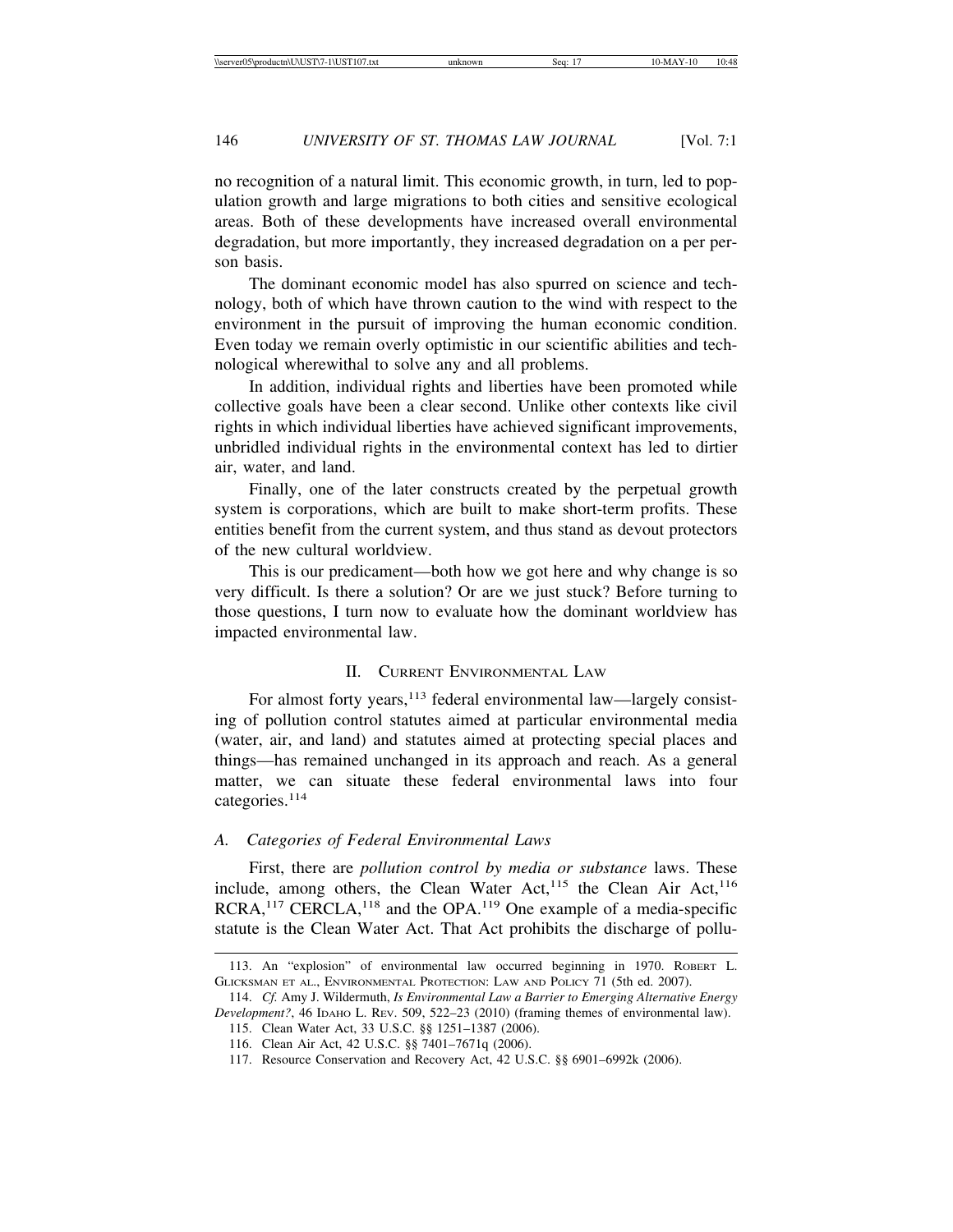tants from point sources into navigable waters unless it is permitted.<sup>120</sup> The OPA, on the other hand, is a substance-specific statute. It regulates discharges of a specific substance, oil, into navigable waters or adjoining shorelines or the exclusive economic zone.<sup>121</sup>

The second category of statutes are those that *protect discrete resources*. These include statutes like the Safe Drinking Water Act,<sup>122</sup> the National Wild and Scenic Rivers  $Act<sub>1</sub><sup>123</sup>$  and the Endangered Species Act.<sup>124</sup> The Endangered Species Act, for example, protects those species that are listed under the Act because they are "in danger of extinction throughout all or significant portions of their range."<sup>125</sup> The protections afforded to listed species under the Act include preventing the federal government and private parties from harming the species in a variety of ways, including adversely modifying the species' habitat.<sup>126</sup>

Third, more specialized protection of discrete resources is provided by the *protection of federal lands* statutes*.* These include, among others, the Antiquities  $Act^{127}$  (the mechanism for designating National Parks and Monuments), the National Wildlife Refuge System Administration Act,<sup>128</sup> and the Wilderness Act,  $129$  as well as both FLPMA<sup>130</sup> and NFMA.<sup>131</sup> These statutes dictate what can be done on public lands, and range from allowing more limited land uses in places like National Refuges and National Parks, to permitting a wider range of use options for National Forests and federal lands managed by the Bureau of Land Management.<sup>132</sup>

- 119. Oil Pollution Act, 33 U.S.C. §§ 2701–2763 (2006).
- 120. 33 U.S.C. § 301(a).
- 121. 33 U.S.C. § 2702(a).
- 122. Safe Drinking Water Act, 42 U.S.C. §§ 300f to 300j-26 (2006).
- 123. National Wild and Scenic Rivers Act, 16 U.S.C. §§ 1271–1287 (2006).
- 124. Endangered Species Act, 16 U.S.C. §§ 1531–1544 (2006).
- 125. 16 U.S.C. § 1532(6).
- 126. *See* ERIC T. FREYFOGLE & DALE D. GOBLE, WILDLIFE LAW: A PRIMER 255–77 (2009).
- 127. Antiquities Act, 16 U.S.C. §§ 431–433 (2006).
- 128. National Wildlife Refuge System Administration Act, 16 U.S.C. §§ 668dd–668ee (2006).
- 129. Wilderness Act, 16 U.S.C. §§ 1131–1136 (2006).
- 130. Federal Law and Policy Management Act of 1976, 43 U.S.C. §§ 1701–1787 (2006).
- 131. The National Forest Management Act, 16 U.S.C. §§ 1600–1687 (2006).

132. *See, e.g.*, A. Dan Tarlock, *Ecosystem Services in the Klamath Basin: Battlefield Causalities or the Future?*, 22 J. LAND USE & ENVTL. L. 207, 232 (2007) ("Wildlife refuges are a category of public land withdrawal which falls between the limited use mandates that characterize (or once did) the national park system and the expansive, open-ended multiple use management mandates of withdrawals such as forests and grazing lands."); U.S.D.A. FOREST SERVICE/NAT'L PARK SERVICE, THE GREATER YELLOWSTONE AREA INTERAGENCY FIRE MANAGEMENT PLANNING AND COORDINATION GUIDE 1 (2000), http://www.nps.gov/yell/parkmgmt/upload/appendixc.pdf ("National Forests and National Parks have been managed differently, as specified in their original Congressional mandates. National Parks were founded upon the principles of preservation, public enjoyment, and non-interference with natural processes. National Forests were established on conservation principles; the wise multiple-use of natural resources.").

<sup>118.</sup> Comprehensive Environmental Response, Compensation and Liability Act, 42 U.S.C. §§ 9601–9675 (2006).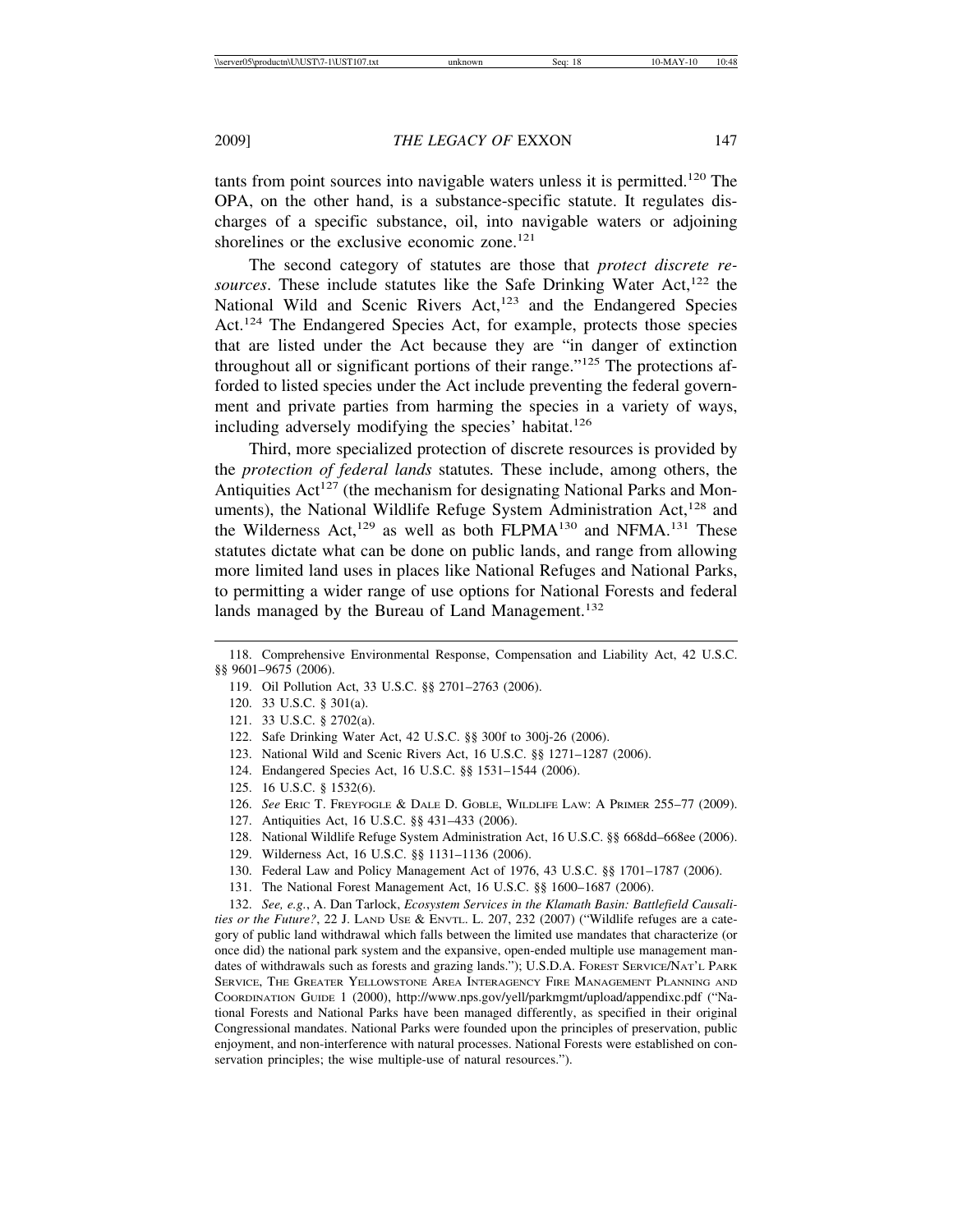Finally, there are the *procedural and information* statutes, which include statutes like NEPA, $133$  the Emergency Planning and Community Right-to-Know Act,<sup>134</sup> the Toxic Substances Control Act,<sup>135</sup> and FIFRA.<sup>136</sup> NEPA, for example, requires an analysis of the environmental impact of any federal action that will significantly affect the environment.<sup>137</sup> The statute does not, however, require an agency to pick the "best" option for the environment; it only requires that an agency evaluate its options in some detail.138 In other words, "the Act is understood as controlling only *how* agencies go about their decisionmaking[,] not *what* they actually decide to do."<sup>139</sup>

#### *B. Shortcomings of Current Federal Environmental Laws*

After organizing the statutes in this way, four themes emerge that illustrate the shortcomings of these laws.

First, it is clear that we require information to be collected and reported on environmental harms but that information tends to be a measure of only the worst stuff, those things identified as toxics.<sup>140</sup> Information gathering is surely a good place to start when tackling a problem and, to be fair, most environmental statutes include information collecting and reporting provisions.141 These statutes have in some instances alerted us to the presence of pollutants in the environment, as well as shed some light on environmental decisions.<sup>142</sup> There remain, however, wide gaps in our knowledge of many toxic chemicals used in high volumes.<sup>143</sup> Moreover, information statutes are largely toothless. As noted above, NEPA is simply a stop-and-think-about-it statute with no underlying substantive goals or measures for ecosystem health.<sup>144</sup>

Second, we typically protect discrete resources and special places. We have preserved a few natural special places, like National Parks, but those are typically without human habitation.<sup>145</sup> We have also made an effort to

139. WILLIAM H. RODGERS, JR., ENVIRONMENTAL LAW § 9.1, at 810 (2d ed. 1994).

140. *See* ADLER & DRIESEN, *supra* note 137, at 373–76 (discussing TSCA).

141. *See id.* at 377.

142. *See id.* at 379.

143. *Id.* at 375–76.

144. *See supra* note 138.

145. *See* FREYFOGLE, *supra* note 71, at 101 ("One of the implications of the wilderness image is that the presence of humans in the landscape is a bad thing.").

<sup>133.</sup> National Environmental Policy Act, 42 U.S.C. §§ 4321–4370h (2006).

<sup>134.</sup> Emergency Planning and Community Right-to-Know Act, 42 U.S.C. §§ 11001–11050 (2006).

<sup>135.</sup> Toxic Substances Control Act, 15 U.S.C. §§ 2601–2692 (2006).

<sup>136.</sup> Federal Insecticide, Fungicide, and Rodenticide Act, 7 U.S.C. §§ 136–136y (2006).

<sup>137.</sup> ROBERT W. ADLER & DAVID M. DRIESEN, ENVIRONMENTAL LAW: A CONCEPTUAL AND PRAGMATIC APPROACH 330 (2007).

<sup>138.</sup> Robertson v. Methow Valley Citizens Council, 490 U.S. 332, 350 (1989) ("[I]t is now well-settled that NEPA itself does not impose substantive duties mandating particular results, but simply prescribes the necessary process.").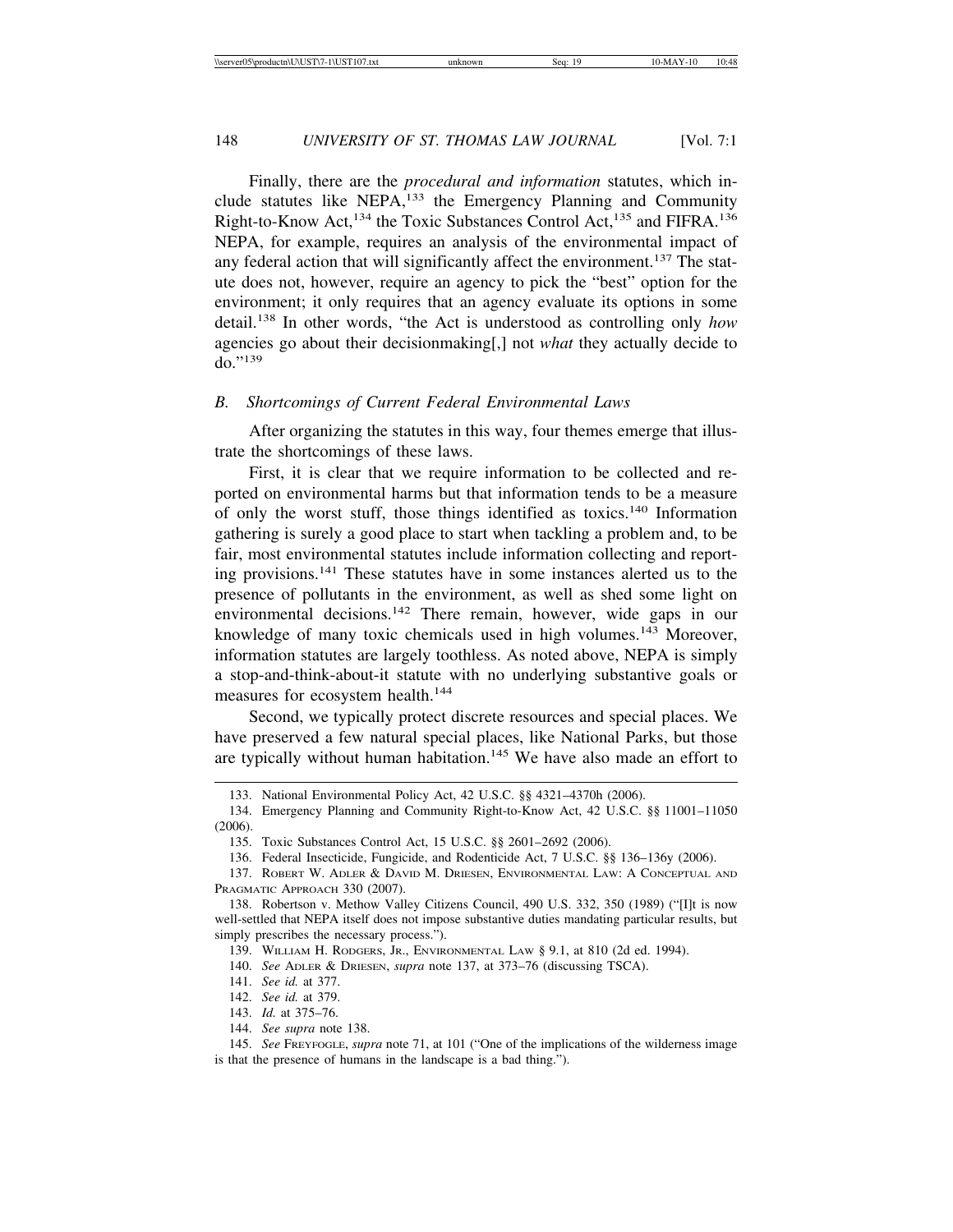preserve species from extinction under the Endangered Species Act, but when making the decision to protect a species, we are not required to ask what species are more important to the health of the whole ecosystem, a critical question if we are concerned with all of the living creatures inhabiting a place, not just individual organisms.<sup>146</sup> Nor have we thought much about how we might preserve ordinary places, the places where humans live  $\mathrm{too.}^{147}$ 

Third, we largely separate the environment into bits and pieces rather than looking at the whole. Pollutants found in air emissions often become water problems or hazardous waste problems when filtered by air pollution control equipment.<sup>148</sup> If air emissions are instead left uncontrolled, these pollutants might also deposit in water or on land. Moreover, we tend to separate the work of the agencies charged with administering environmental statutes in the same ways that the law categorizes them. The fact that these things are interconnected is easy to miss if one simply reads the statutes.

Fourth, in addition to the separation of the pieces, these laws have a last-minute feeling to them. Pollution statutes, for example, do not intervene early in a commercial process or require us to consider natural limits before proceeding to take actions that will harm the environment. Instead, they focus largely on the end results of industrial processes, save for some weaker pollution prevention provisions.<sup>149</sup> In addition, consider the Endangered Species Act, the best example of this last-minute phenomenon: The law waits until literally the last minute, when a species is threatened with extinction, before requiring that steps be taken to protect the species.<sup>150</sup> If we were to draw an analogy to human health, these laws appear to be performing triage; they are the equivalent of an emergency response to environmental problems, an ER or Urgent Care.

We could, of course, think of much good that has been done by these statutes.<sup>151</sup> On the other hand, we could find many law journal articles (not to mention other kinds of articles) criticizing the details of these statutes. Rather than focus on the details, my goal here is to think about the whole of federal environmental law and how it was shaped by and still reflects our current materialistic approach.

Returning to our root causes of environmental degradation, we can see many of them at play in environmental law generally. First, humans are viewed as separate from nature. The focus of many pollution-control stat-

<sup>146.</sup> *See id.*

<sup>147.</sup> *See id.* at 103 ("We need places on Earth to live and enjoy, which means that we need a workable, sustainable vision of using the land.").

<sup>148.</sup> *See* ADLER & DRIESEN, *supra* note 140, at 388.

<sup>149.</sup> *See* GLICKSMAN ET AL., *supra* note 113, at 832–34.

<sup>150.</sup> *See* FREYFOGLE & GOBLE, *supra* note 126, at 241–42 (2009).

<sup>151.</sup> *See*, *e.g.*, ROBERT W. ADLER ET AL., THE CLEAN WATER ACT 20 YEARS LATER 85 (1993) (reporting that "significant progress has been made in some areas" as a result of the Clean Water Act).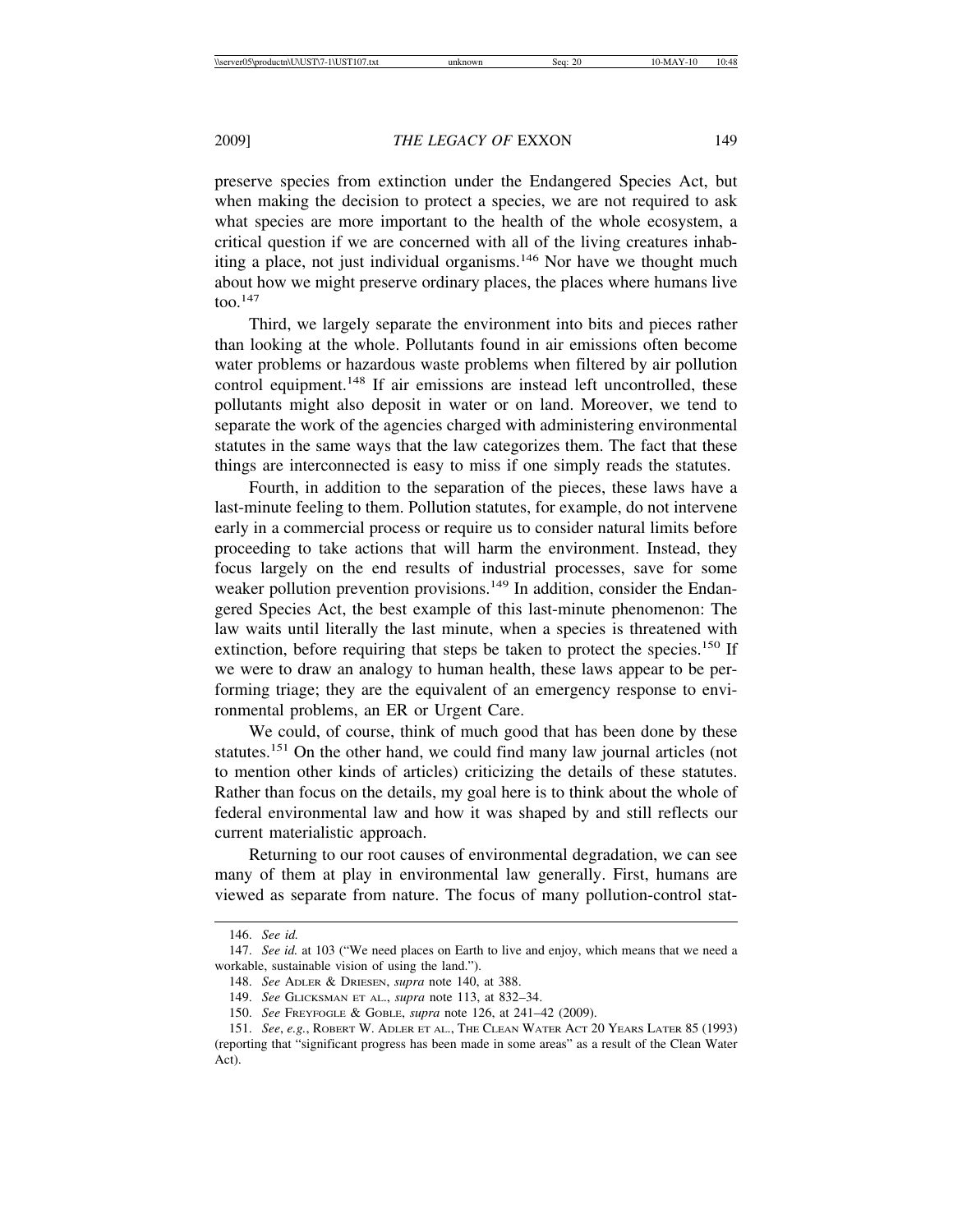utes is human health rather than broader ecological well-being. Even those statutes that do a better job of attempting to protect nature, rather than focusing on people, only do so in places where people do not live. Moreover, the faith in science is clear in end-of-the-pipe solutions, where we seem to assume that we should and will master nature.

Nowhere to be found is the impulse to think about an entire industrial process or, for that matter, consumption generally. There is, at bottom, no acknowledgment of any natural limits. To make this even more concrete, I return again to the *Exxon Valdez* disaster.

#### *C. The Shortcomings of Federal Environmental Law with Respect to the* Exxon Valdez *Spill*

In March 1989, when the *Exxon Valdez* ran aground, although it was nearly twenty years since what many regarded as the environmental law revolution, the environmental statutes provided only limited relief with respect to the spill.<sup>152</sup> In fact, only one major environmental statute, the Clean Water Act, applied.<sup>153</sup>

Under the Clean Water Act, the federal government was authorized but not required to clean up oil spills into waters of the United States.<sup>154</sup> If the government did clean up, it was entitled to recover either its costs (if the spill was the result of willful negligence or misconduct that the owner knew about)<sup>155</sup> or a statutory amount based on the type of vessel.<sup>156</sup>

Private parties, however, could not recover under the Clean Water Act.<sup>157</sup> The oil spilled from the tanker also was not covered under CER-CLA, the key hazardous waste cleanup statute.<sup>158</sup> What explains this curious exclusion? William Rodgers, Jr., notes in his leading treatise that the Act "slipped through Congress with a surprise exclusion of petroleum from the statutory definition of 'hazardous substance.'"159 But perhaps the better explanation comes from Cesar Periera:

The petroleum exclusion is the result of yet another example of oil companies successfully influencing the political process to limit their liability for the negative environmental and health im-

<sup>152.</sup> Browne Lewis, *It's Been 4380 Days and Counting Since EXXON VALDEZ: Is It Time To Change the Oil Pollution Act of 1990?*, 15 TUL. ENVTL. L.J. 97, 101 (2001).

<sup>153.</sup> *See* Exxon Shipping Co. v. Baker, 128 S. Ct. 2605, 2613 (2008) (describing other federal statutes under which the government criminally charged Exxon, which were the Refuse Act of 1899, 33 U.S.C. §§ 407, 411; the Migratory Bird Treaty Act, 16 U.S.C. §§ 703, 707(a); the Ports and Waterways Safety Act, 33 U.S.C. § 1232(b)(1); and the Dangerous Cargo Act, 46 U.S.C. § 3718(b)).

<sup>154.</sup> *See* 33 U.S.C. § 1321 (2006).

<sup>155.</sup> Lewis, *supra* note 152, at 102.

<sup>156.</sup> *Id.*

<sup>157.</sup> *Id.* at 103.

<sup>158.</sup> *Id.* at 104.

<sup>159.</sup> RODGERS, *supra* note 5.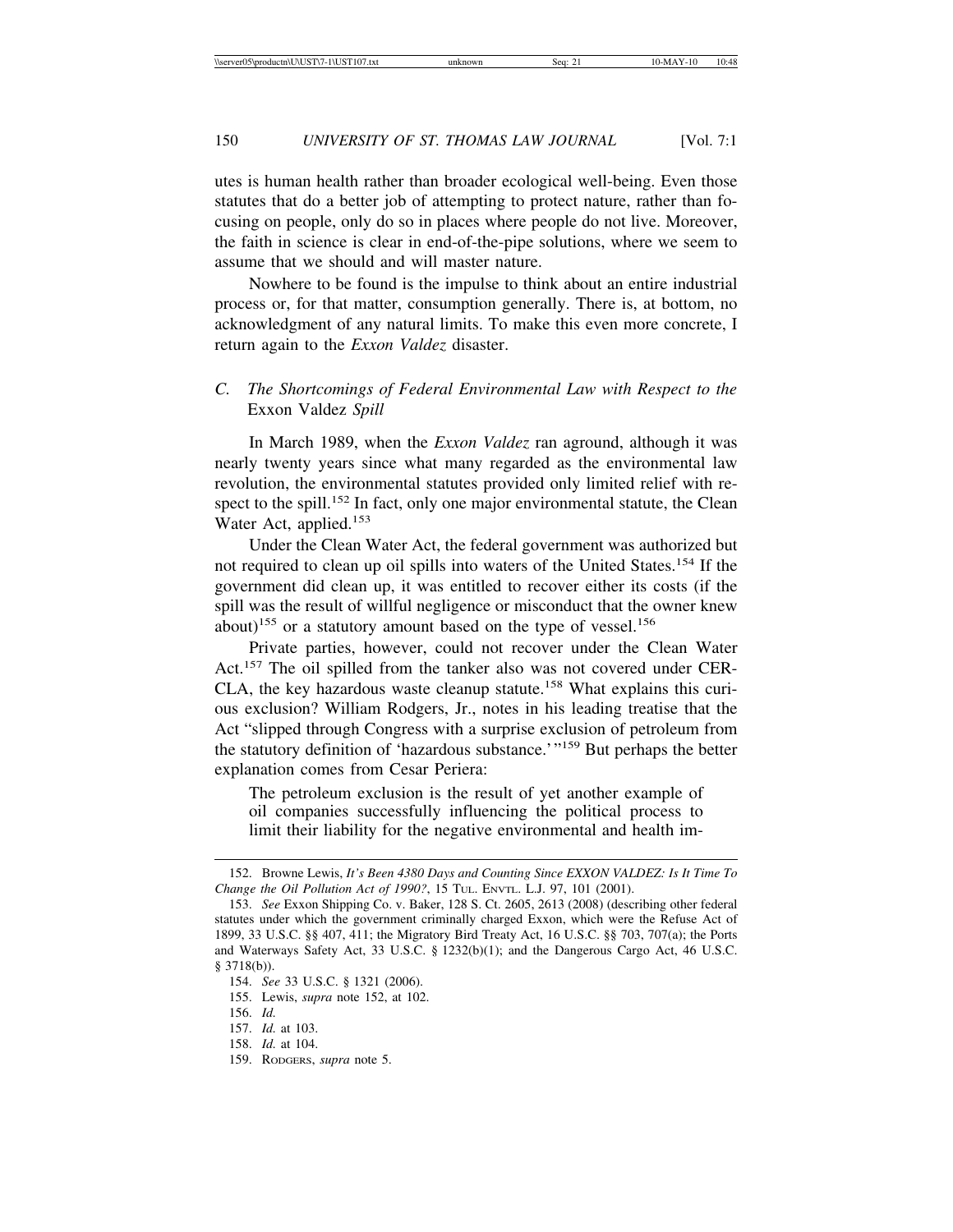pacts of their product. After the 1980 Presidential election, CER-CLA supporters realized they would have little chance of passing the Act under a Republican administration and so if the Act was going to pass it would have to be done quickly, without much debate, before the newly elected President Reagan took office. Realizing that attempting to pass CERCLA without a petroleum exception would prevent its quick passage because of oil and gas industry opposition, authors of the bill agreed to include the exception. The compromise allowed the bill to pass with little debate and before the Regan [sic] administration took over the White House.<sup>160</sup>

Prior to the *Exxon Valdez* spill, then, there was very little federal environmental law covering oil spills. The reason? Like the explanation for the exclusion of petroleum from CERCLA, President Carter observed in 1977 that "the influence of the oil companies . . . in the legislative process, in the Executive Branch of the government . . ., [and] in the economic structure of our country, is enormous."<sup>161</sup>

In other words, the economics of materialism had led to a technologically-driven, fossil-fuel based energy system that operated under the assumption that there were no natural limits to what they were doing. This created a very powerful industry, which was able to lobby for very little regulation. As a result, although the *Exxon Valdez* spill caused massive environmental degradation—the spill "is widely considered the number one spill worldwide in terms of damage to the environment"<sup>162</sup>—there was little that the law had to say about it.

In sum, the law fell well short of the mark in terms of creating legal regimes that might prevent a tragedy like the *Exxon Valdez* spill and providing relief to those affected by the spill.<sup>163</sup> One might be tempted to think that, when acting to correct that mistake, Congress would have done a better job in drafting the OPA.164 The OPA, however, fares only marginally better.

<sup>160.</sup> Cesar Periera, *Protecting the "Underground Seas": A Case for Protecting and Creating Claims Against Oil Companies for Methyl Tertiary Butyl Ether (MTBE) Groundwater Contamination*, 12 U. BALT. J. ENVTL. L. 1, 21 (2004) (footnotes omitted); *see also* Daniel L. McKay, *RCRA's Oil Field Wastes Exemption and CERCLA's Petroleum Exclusion: Are They Justified?*, 15 J. ENERGY NAT. RESOURCES & ENVTL. L. 41 (1995); Roger Armstrong, *CERCLA's Petroleum Exclusion: Bad Policy in a Problematic Statute*, 27 LOY. L.A. L. REV. 1157 (1994); James Baller, *The Petroleum Exclusion—Stronger Than Ever After* Wilshire Westwood, 43 SW. L.J. 915, 918–19 (1990).

<sup>161.</sup> Armstrong, *supra* note 160, at 1171 n.113 (citing *President: 'Potential War Profiteering' in Energy Crisis*, WASH. POST, Oct. 14, 1977, at A8).

<sup>162.</sup> *Exxon Valdez* Oil Spill Trustee Council, Questions and Answers, http://www.evostc.state. ak.us/facts/qanda.cfm (last visited March 14, 2010).

<sup>163.</sup> *See supra* note 4. **R**

<sup>164.</sup> Robert V. Percival, *The Globalization of Environmental Law*, 26 PACE ENVTL. L. REV. 451, 463 (2009).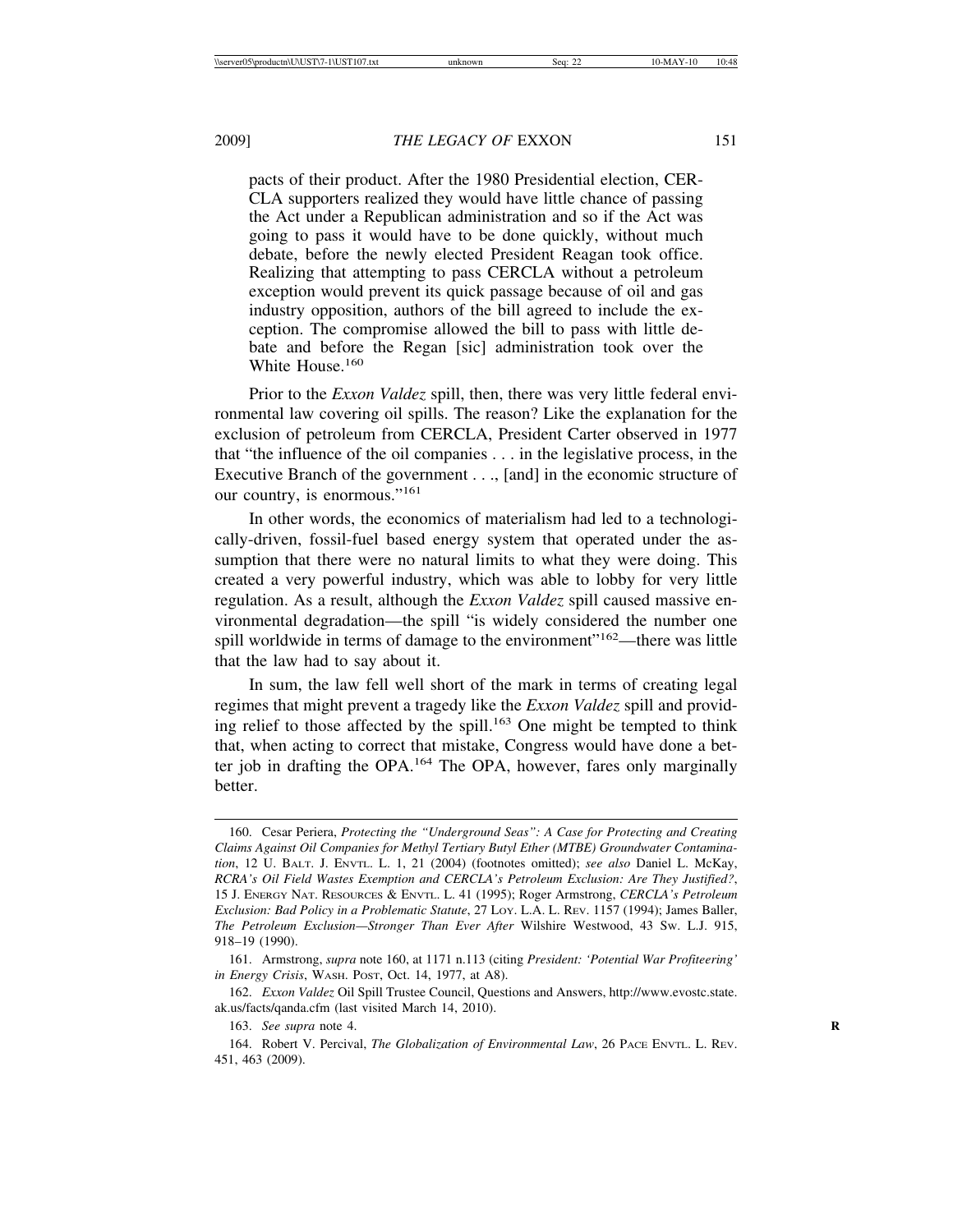The OPA's aim is to provide a solution that prevented a particular crisis from ever happening again: massive oil spills. It erected a new liability scheme to deter risky behavior and established new requirements for crews and tankers aimed at preventing spills.165 It even went so far as to include several measures directly aimed at Prince William Sound, measures designed to protect the degraded Sound as much as to avoid a similar tragedy.166 Thus, the OPA, like other environmental statutes, is a narrow, endof-the-process kind of solution. It is aimed at protecting a particular resource, the seas, from a particular substance, oil.

Even without engaging in extensive substantive criticisms of the OPA as other have,  $167$  it is clear that the OPA is only a limited remedy, one that suffers, just as other environmental laws do, from the failure to address the root causes of environmental degradation. For example, the OPA is focused on one thing in one place: oil in water. There is no consideration of the fact that oil causes great environmental harm, particularly in water, and we might be better off without it being shipped. There is, in other words, no recognition of the natural limit to our environmental resources; materialism is only interested in growth and insuring that any impediment to that growth is minimal.<sup>168</sup> Furthermore, the heightened standards for the construction of tankers, such as mandatory double hulls, reflect a sense that science and technology will again prevail, with no consideration of options short of shipping oil through sensitive aquatic ecosystems.

Did the spill at least lessen the power of oil companies? Oil remains excluded from CERCLA, and is only marginally covered under the Clean Water Act. As the one act that does cover them, one would expect that the OPA would at least require oil companies to cover the costs of an oil spill cleanup. Most agree, however, that the OPA's liability caps are set too low to cover most cleanups.169 It is hard to imagine a better testament to the tremendous power of the industry.

#### III. CONCLUSION

In sum, there is much work left to do. We have yet to grapple with, in any meaningful way, why (1) a tanker holding (2) fifty-three million gallons of (3) oil was in (4) Prince William Sound. Engaging this inquiry will

<sup>165.</sup> *See* Russell V. Randle, *The Oil Pollution Act of 1990: Its Provisions, Intent, and Effects*, 21 ENVTL. L. REP. 10,119, 10,132 (1991) (arguing that new operational and technological controls were required that would "result in better trained, better tested, and unimpaired crews" as well as better constructed tankers).

<sup>166.</sup> *See*, *e.g.*, 33 U.S.C. § 2737 (2006) ("[T]ank vessels that have spilled more than 1,000,000 gallons of oil into the marine environment after March 22, 1989, are prohibited from operating on the navigable waters of Prince William Sound, Alaska.").

<sup>167.</sup> *See*, *e.g.*, Lewis, *supra* note 152, at 125–28 (arguing for discrete changes to OPA).

<sup>168.</sup> *See* Daly, *supra* note 29, at 100.

<sup>169.</sup> *See* Lewis, *supra* note 152, at 127. **R**